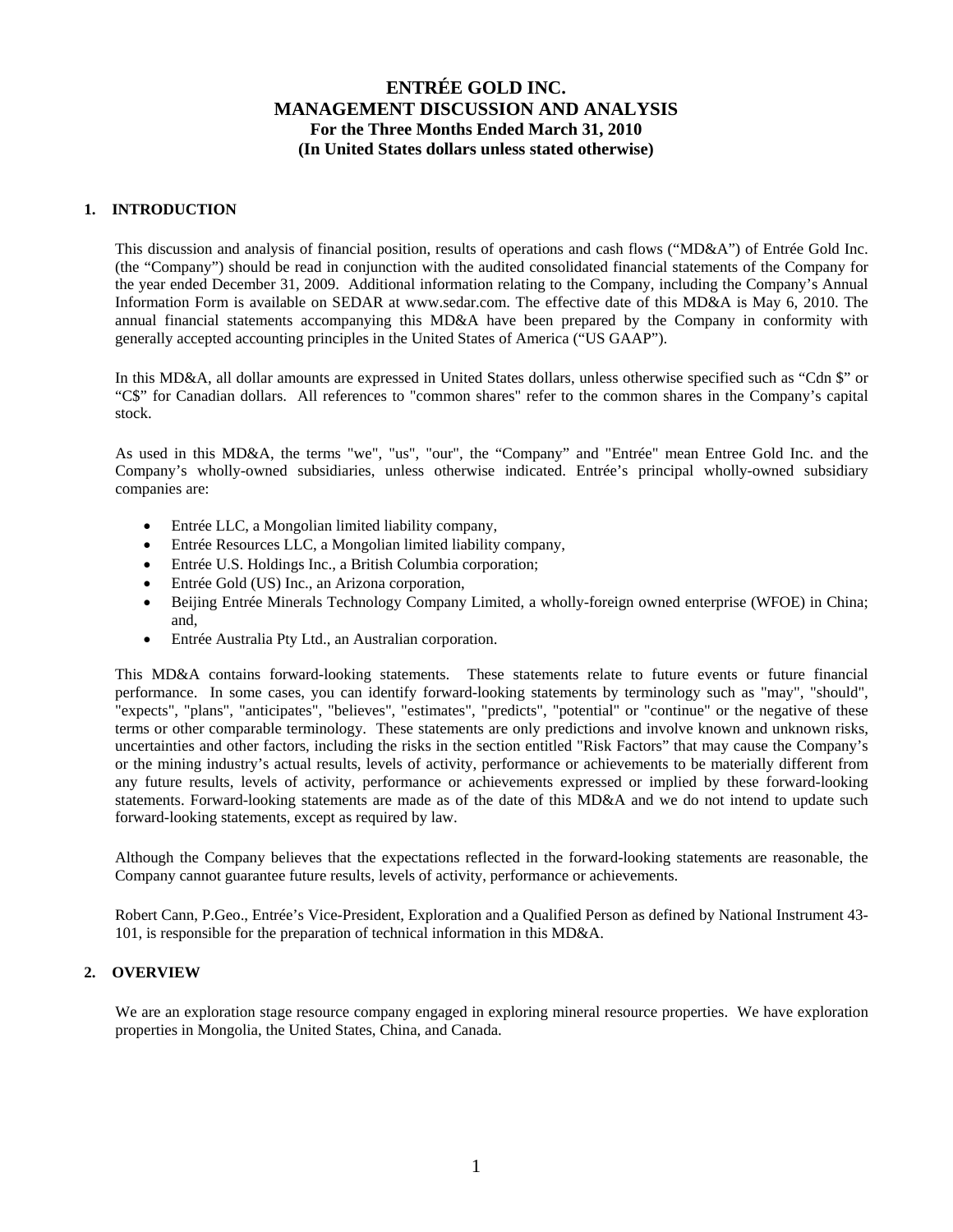### **MONGOLIA**

In Mongolia, the Company holds two mining licences and one mineral exploration licence granted by the Mineral Resources Authority of Mongolia through wholly-owned subsidiary companies. The two mining licences (Shivee Tolgoi and Javhlant) have been registered in the name of our Mongolian subsidiary Entrée LLC. Entree's Togoot exploration licence is contiguous to the Shivee Tolgoi licence and is registered in the name of Entrée Resources LLC. The exploration licence had an expiry date of March 30, 2010 but is still valid pending completion of the mining licence application process. Entrée is actively working to complete conversion of a significant portion of the Togoot exploration licence to a mining licence. The Shivee Tolgoi and Javhlant mining licences and the Togoot licence comprise the Lookout Hill property.

Limited work on the Company's Manlai property was completed in 2009 and the Manlai exploration licence was returned to the Mongolian government in January 2010.

#### **The Lookout Hill Property**

The beneficial ownership of the Shivee Tolgoi, Javhlant and Togoot licences which comprise Lookout Hill is divided between Entrée and the Entrée-Ivanhoe Joint Venture as described below:

- The Entrée-Ivanhoe Joint Venture beneficially holds 39,864 hectares consisting of the eastern portion of Shivee Tolgoi and all of Javhlant ("Joint Venture Property") and is governed by a joint venture agreement between Entrée and Oyu Tolgoi LLC (a subsidiary of Ivanhoe Mines Ltd. formerly known as Ivanhoe Mines Mongolia Inc. XXK), (collectively, "Ivanhoe Mines") The Joint Venture Property is contiguous with, and on three sides (to the north, east and south) surrounds, Ivanhoe Mines' Oyu Tolgoi Project. The Joint Venture Property hosts the Hugo North Extension Deposit and the Heruga Deposit.
- The portion of Lookout Hill outside of the Joint Venture Property ("Lookout Hill West") covers an area of 139,726 hectares and includes the western portion of Shivee Tolgoi ("Shivee West") and all of Togoot. Shivee West is 100% owned by Entrée and subject to a first right of refusal by Ivanhoe Mines. The total area of Togoot is subject to completion of the mining licence application process.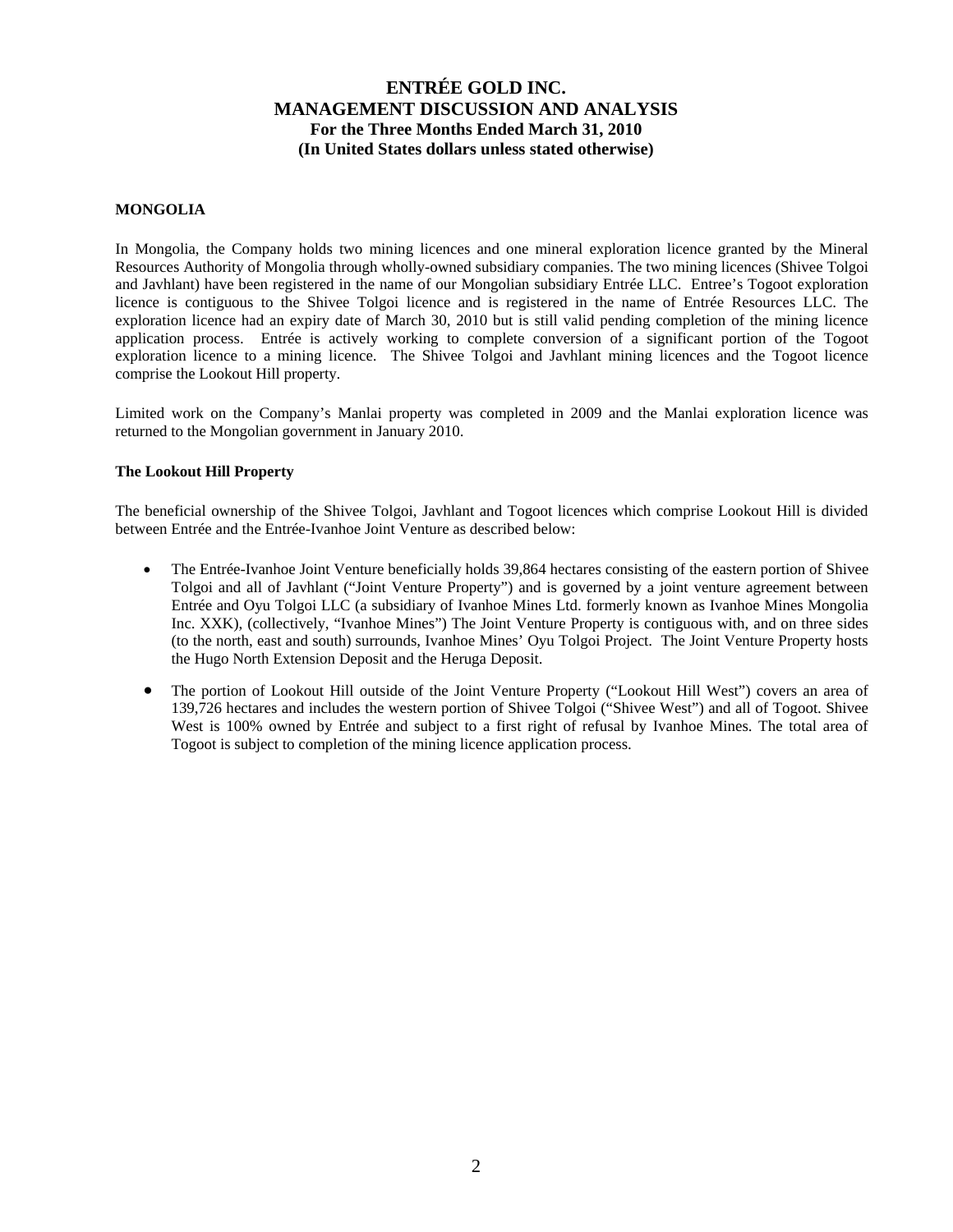The illustration below depicts the different areas of Lookout Hill:



Note: Entrée is currently working to complete conversion of a significant portion of the Togoot exploration licence to a mining licence.

## **Entree-Ivanhoe Joint Venture**

An important development in the Company's history began in October 2004 when Entrée entered into an arm's-length Equity Participation and Earn-In Agreement (the "Earn-In Agreement") with Ivanhoe Mines, title holder of the Oyu Tolgoi copper-gold project. The Oyu Tolgoi mining licence is located adjacent to and is surrounded by Entrée's Lookout Hill property, as illustrated in the map above. The Earn-In Agreement was subsequently assigned to a subsidiary of Ivanhoe Mines Ltd., Oyu Tolgoi LLC.

The Earn-in Agreement provided that Ivanhoe Mines would have the right, subject to certain conditions outlined in the Earn-in Agreement, to earn a participating interest in a mineral exploration project and, if warranted, a development and mining project on a portion of the Lookout Hill property ("Entrée-Ivanhoe Project Property"). Under the Earn-in Agreement, Ivanhoe Mines would conduct exploration activities in an effort to determine if the Oyu Tolgoi mineralized system extended onto the Entrée-Ivanhoe Project Property. Following execution of the Earn-in Agreement Ivanhoe Mines undertook an aggressive exploration program, which eventually confirmed the presence of two resources on Lookout Hill within the Entrée-Ivanhoe Project Property: the Hugo North Extension indicated and inferred resource to the north of Oyu Tolgoi and the inferred resource of the Heruga Deposit to the south of Oyu Tolgoi.

As of June 30, 2008, Ivanhoe Mines had expended a total of \$35 million on exploration on the Entrée-Ivanhoe Project Property and in accordance with the Earn-In Agreement, Entrée and Ivanhoe Mines formed the Entrée-Ivanhoe Joint Venture. By expending over US\$35 million in exploration and development, Ivanhoe Mines earned an 80% interest in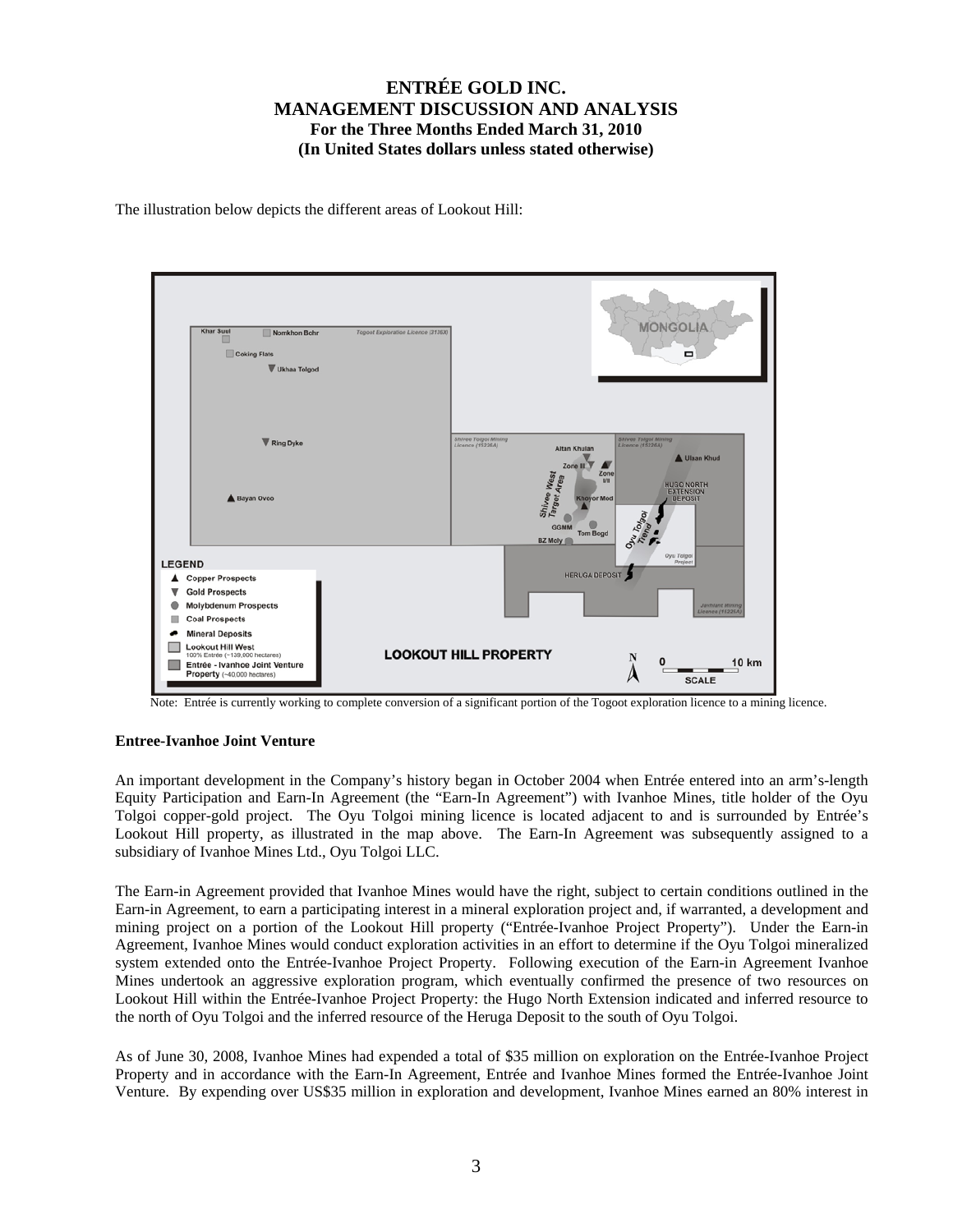minerals deeper than 560 metres extracted from below the surface on the Joint Venture Property and a 70% interest in minerals above that elevation.

Under the terms of the Entrée-Ivanhoe Joint Venture, Entrée may be carried through to production, at its election, by debt financing from Ivanhoe Mines with interest accruing at Ivanhoe Mines' actual cost of capital or prime +2%, whichever is less, at the date of the advance. Debt repayment may be made in whole or in part from (and only from) 90% of monthly available cash flow arising from its sale of product. Such amounts will be applied first to payment of accrued interest and then to repayment of principal. Available cash flow means all net proceeds of sale of Entrée's share of products in a month less Entrée's share of costs of operations for the month.

The Entrée-Ivanhoe Project Property is now known as the Joint Venture Property. As of March 31, 2010, the Entrée-Ivanhoe Joint Venture had expended approximately \$2.7 million on the Joint Venture Property. Ivanhoe Mines has contributed Entrée's 20% portion of the expenditures as an advance against future earnings.

Certain of Ivanhoe Mines' rights and obligations under the Earn-In Agreement, including a right to nominate one member of Entrée's Board of Directors, a pre-emptive right to enable them to preserve their ownership percentage in the Company, and an obligation to vote their shares as Entrée's Board of Directors directs on certain matters, expired with the formation of the joint venture. Ivanhoe Mines' right of first refusal to the remainder of Lookout Hill is maintained with the formation of the joint venture.

#### *Investment Agreement*

In August 2009, the Mongolian Parliament approved amendments to four laws, including the insertion of a sunset provision to cancel the three-year-old, 68% windfall profits tax on copper and gold effective January 1, 2011. These amendments allowed the Mongolian government, Ivanhoe Mines and Rio Tinto to conclude the negotiations necessary to finalise the long awaited investment agreement ("Investment Agreement").

On 6 October 2009, Ivanhoe Mines, Oyu Tolgoi LLC and Rio Tinto International Holdings Ltd. signed the Investment Agreement with the Mongolian government. The Investment Agreement regulates the relationship between these parties and stabilises the long term tax, legal, fiscal, regulatory and operating environment to support the development of the Oyu Tolgoi Project. The contract area defined in the Investment Agreement includes the Javhlant and Shivee Tolgoi mining licences, including Shivee West which is 100% owned by Entrée. Conditions precedent, which were incorporated into the Investment Agreement, were satisfied within six months of the signing date on March 31, 2010.

The Investment Agreement specifies that Ivanhoe Mines' Oyu Tolgoi licences and its interest in the Entrée-Ivanhoe Joint Venture Property, as specified in the contract area, will be held by Oyu Tolgoi LLC, a Mongolian subsidiary company owned 34% by the Mongolian government and 66% by Ivanhoe Mines.

#### *Investment by Ivanhoe Mines and Rio Tinto in Entrée Gold Inc.*

At March 31, 2010, Ivanhoe Mines owned approximately 14.2% of Entrée's issued and outstanding shares.

At March 31, 2010, Rio Tinto owned approximately 15.3% of Entrée's issued and outstanding shares.

#### *Investment by Rio Tinto in Ivanhoe Mines*

In October 2006, Rio Tinto announced that it had agreed to invest up to \$1.5 billion to acquire up to a 33.35% interest in Ivanhoe Mines. The proceeds from this investment were targeted to fund the joint development of the Oyu Tolgoi copper-gold project the "Oyu Tolgoi Project"). An initial tranche of \$303 million was invested to acquire 9.95% of Ivanhoe Mines' shares. It was further announced in September 2007, that Rio Tinto would provide Ivanhoe Mines Ltd.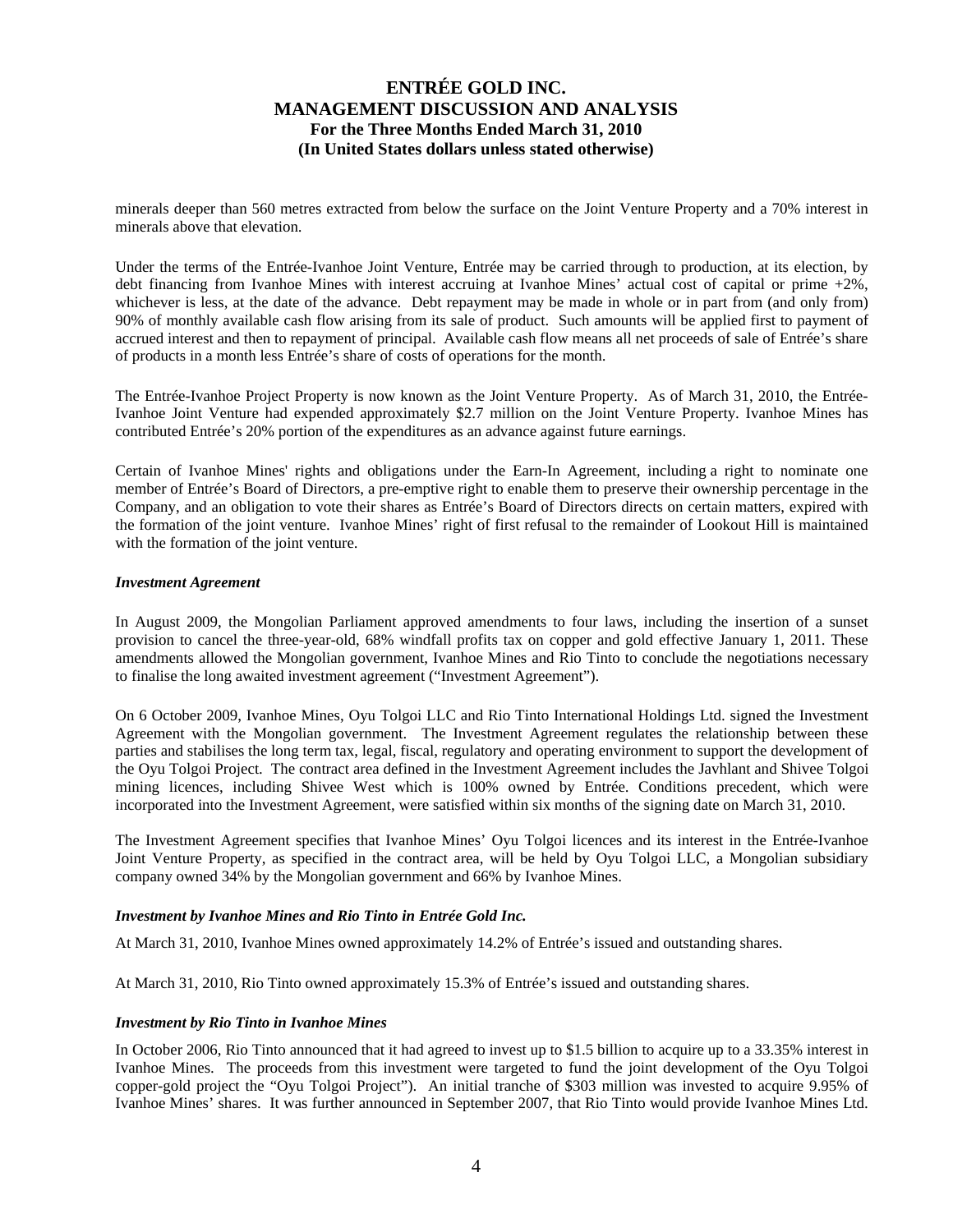with a convertible credit facility of \$350 million for interim financing for the Oyu Tolgoi copper-gold project in Mongolia. The total investment including open market transactions allows Rio Tinto to acquire up to 46.65% of Ivanhoe Mines. However, unless restrictions under the agreement are waived, Rio Tinto shall not exceed an aggregate holding of 40% of the issued share capital of Ivanhoe for a period of five years following the closing of the first private placement in October 2006.

Rio Tinto announced in October 2009 that it had notified Ivanhoe Mines that it intended to complete the Tranche 2 private placement financing (as defined within the agreement from October 2006). With the completion of this financing, which totalled US\$388 million, on October 29, 2009, Rio Tinto increased its equity ownership in Ivanhoe Mines to 19.7%. In February 2010, Ivanhoe Mines announced that Rio Tinto, through subsidiaries, had agreed to invest a further \$232,400,000 to acquire 15,000,000 common shares in satisfaction of the purchase price for key mining and milling equipment for the Oyu Tolgoi mining complex. The investment in February increased Rio Tinto's ownership, through its subsidiaries, to 22.4% of Ivanhoe Mines outstanding common shares.

### **UNITED STATES**

In July 2009, the Company entered into an agreement with HoneyBadger Exploration Inc. ("HoneyBadger") to explore for and develop porphyry copper targets in the Yerington porphyry copper district of western Nevada. Under the terms of the agreement, Entrée may acquire up to an 80% interest in a portion of the Yerington West Project, known as the Blackjack Property. Entrée may exercise a first option to acquire 51% after incurring minimum expenditures of \$900,000 in the first year of exploration and issuing 37,500 shares and reimbursing HoneyBadger for up to \$206,250 of expenditures previously incurred on the property. If results from the initial exploration program are encouraging, the Company may elect to increase its interest by a further 29% (to 80% in total) by making payments of \$375,000 and issuing 375,000 shares within 3 years. Entrée has committed to carry HoneyBadger through the completion of 10,000 metres of drilling.

In September, 2009, the Company entered into an agreement with Bronco Creek Exploration Inc. ("Bronco Creek"), a private exploration company and wholly-owned division of Eurasian Minerals Inc., based in Arizona, to explore for and develop porphyry copper targets in the Yerington district of western Nevada. Bronco Creek has assembled a land package of 214 claims covering over 1,760 hectares (4,350 acres) known as the Roulette Property. The Roulette Property adjoins and is directly south of the Blackjack Property currently under option with HoneyBadger. Under the terms of the agreement with Bronco Creek, Entrée may acquire an 80% interest in the Roulette Property by incurring expenditures of \$1,000,000, making cash payments of \$140,000 and issuing 85,000 shares within three years. The minimum expenditure required in Year 1 is \$300,000, along with cash payments totaling \$90,000 and issuance of 72,500 shares.

In August 2007, the Company entered into an agreement with Empirical Discovery LLC ("Empirical") to explore for and develop porphyry copper targets in southeastern Arizona and adjoining southwestern New Mexico. The Company has achieved exploration success with the discovery of porphyry copper-gold mineralization near Lordsburg, New Mexico in an area previously known only for vein-style gold mineralization.

In January 2008, the Company entered into an additional agreement with Empirical to explore for and develop porphyry copper targets within a specified area around Bisbee, Arizona. This agreement is separate from the August 2007 agreement with Empirical.

### **CHINA**

In November 2007, the Company entered into an earn-in agreement with the Zhejiang No. 11 Geological Brigade to acquire a 78% interest in the Huaixi property in Zhejiang Province in Southeast China.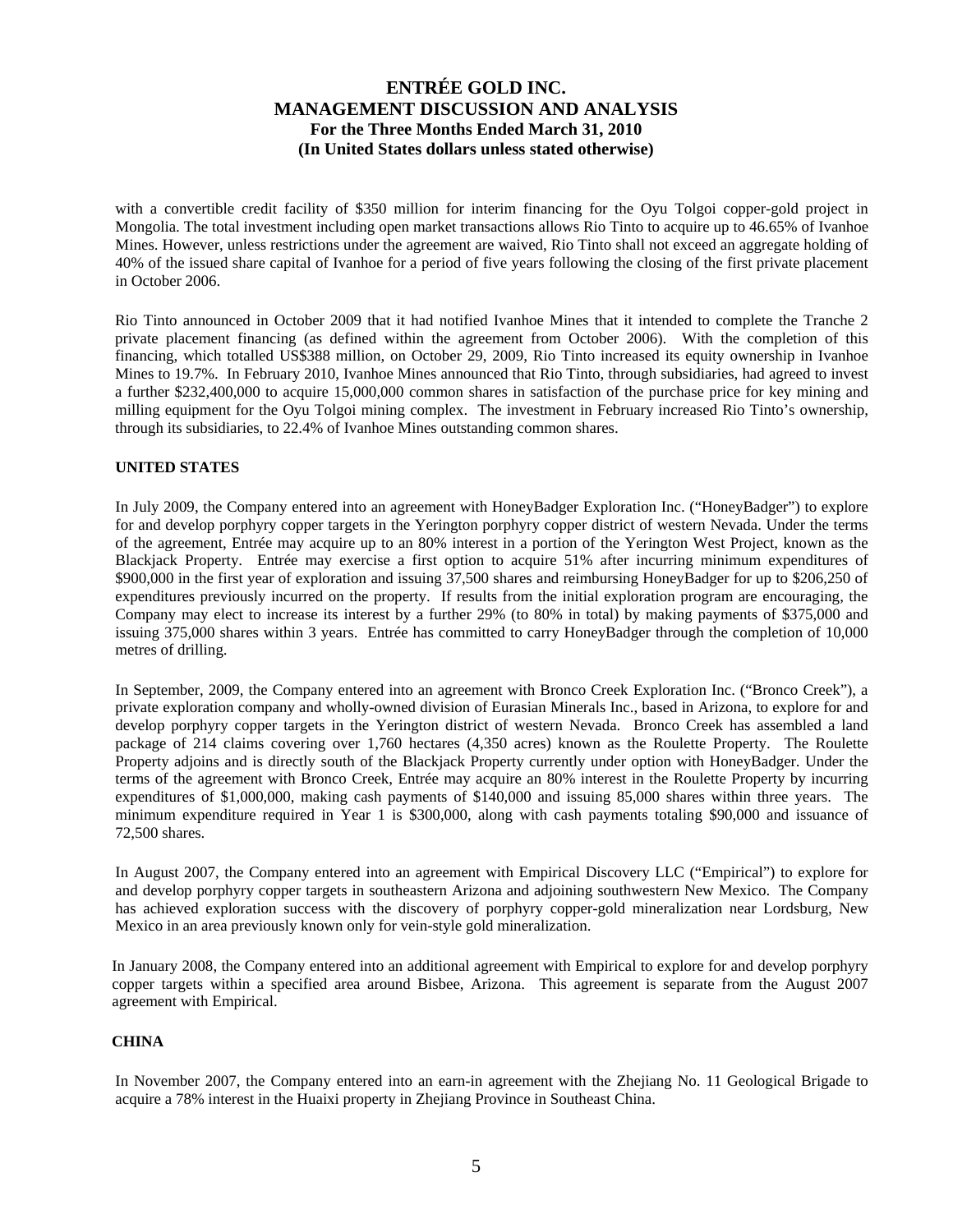### **CANADA**

In September 2009, the Company reached an agreement with Taiga Consultants Ltd. to acquire the Crystal Property, an early-stage copper-molybdenum target. The property is located approximately 120 kilometres west-southwest of Prince George, British Columbia and about 50 kilometres southeast of Thompson Creek's Endako Mine. Entrée may acquire a 100% interest, subject to a 1% NSR royalty, in the Crystal Property after completing C\$500,000 in exploration expenditures and issuing 100,000 shares. One half of the NSR can be purchased by the Company for C\$500,000.

## **POTENTIAL ACQUISITION**

On November 29, 2009, the Company announced it had entered into a Scheme Implementation Agreement with PacMag Metals Limited ("PacMag") to implement Australian Schemes of Arrangement to acquire all of the issued shares and options of PacMag (see news release dated November 29, 2009). PacMag holds the rights to a sizeable tract of land that is contiguous with the Blackjack and Roulette properties (under option from HoneyBadger and Bronco Creek respectively) and hosts the Ann Mason copper-molybdenum deposit. PacMag controls a portfolio of several other copper, gold, and uranium projects in the U.S. and Australia. The Schemes of Arrangement must be approved by PacMag shareholders and optionholders. The Company is currently assisting PacMag in preparing the materials required to call the meetings of PacMag shareholders and optionholders at which approval of the Schemes of Arrangement will be sought.

### **CORPORATE INFORMATION**

Our corporate headquarters are located in Vancouver, British Columbia, but we conduct all of our operations in Mongolia through our wholly-owned subsidiaries, Entrée LLC and Entrée Resources LLC. We maintain an office for this purpose in Ulaanbaatar, the capital of Mongolia. Operations in the U.S. are conducted through field offices set-up for specific projects. Entrée leases an office in Beijing for the purposes of managing operations in China. Support for the recently optioned property in British Columbia is coordinated through the office in Vancouver.

Entrée is in sound financial condition and well positioned to build upon the value of the Company, both in terms of the joint venture with Ivanhoe Mines and promising prospects elsewhere. As part of the Company's ongoing strategy, management is also actively seeking quality acquisitions to complement the Company's existing portfolio. The Company's most recent efforts have resulted in agreements with HoneyBadger, Bronco Creek and Taiga Consultants on projects in Nevada and British Columbia, as well as the Scheme Implementation Agreement with PacMag.

## **LISTING OF COMMON STOCK ON OTHER STOCK EXCHANGES**

Trading of our shares of common stock commenced on the NYSE Amex effective July 18, 2005, under the trading symbol "EGI'. On April 24, 2006, Entrée began trading on the Toronto Stock Exchange and discontinued trading on the TSX Venture Exchange. The trading symbol remained "ETG". The Company is also traded on the Frankfurt Stock Exchange, under the trading symbol "EKA", and "WKN 121411".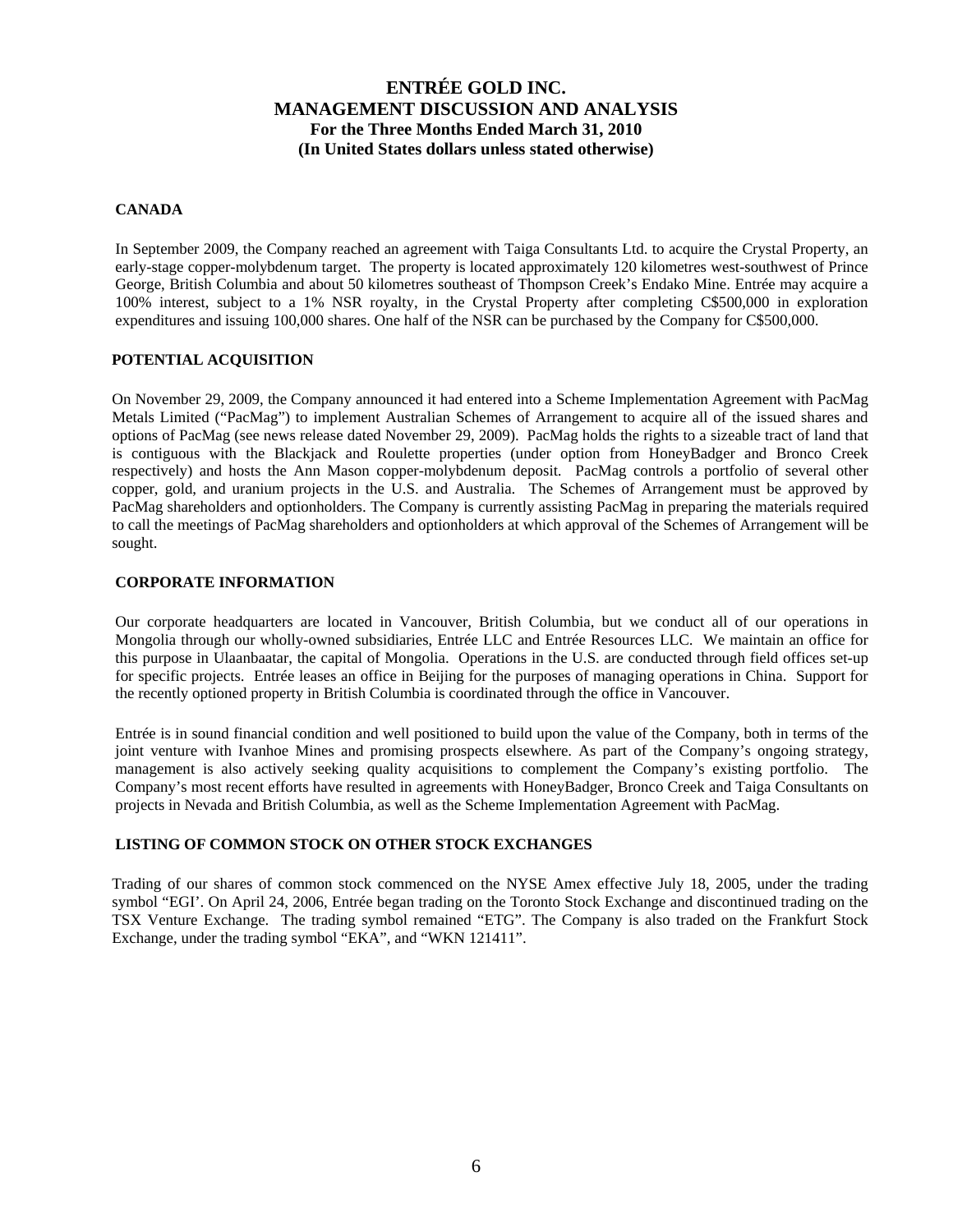### **3. REVIEW OF OPERATIONS**

Results of operations are summarized as follows:

|                                                        | <b>Three Months Three Months</b><br><b>Ended</b><br>March 31,<br>2010 |           |    | <b>Ended</b><br>March 31,<br>2009 |  |  |
|--------------------------------------------------------|-----------------------------------------------------------------------|-----------|----|-----------------------------------|--|--|
| Depreciation                                           | \$                                                                    | 39,425 \$ |    | 37,145                            |  |  |
| General and administrative                             |                                                                       | 845,206   |    | 614,430                           |  |  |
| Interest income                                        |                                                                       | (61, 419) |    | (221,680)                         |  |  |
| Stockholder communications and investor relations      |                                                                       | 181,977   |    | 129,277                           |  |  |
| Mineral property interests                             |                                                                       | 1,108,364 |    | 1,855,326                         |  |  |
| Fair value adjustment to asset backed commercial paper |                                                                       |           |    |                                   |  |  |
| Loss from equity investee                              |                                                                       | 42,611    |    |                                   |  |  |
| Stock-based compensation                               |                                                                       |           |    | 1,301,221                         |  |  |
| Net loss                                               | S                                                                     | 2.156.164 | -S | 3.715.719                         |  |  |

Mineral properties expenditures are summarized as follows:

|                               | <b>Three Months Three Months</b><br><b>Ended</b><br>March 31,<br>2010 |           |               | <b>Ended</b><br>March 31,<br>2009 |  |  |
|-------------------------------|-----------------------------------------------------------------------|-----------|---------------|-----------------------------------|--|--|
| Lookout Hill                  | \$                                                                    | 570,839   | \$            | 1,251,985                         |  |  |
| Empirical                     |                                                                       | 16,517    |               | 28,478                            |  |  |
| <b>Bishee</b>                 |                                                                       | 107,614   |               | 72,439                            |  |  |
| Lordsburg                     |                                                                       | 50,669    |               | 484,511                           |  |  |
| HBE - Blackjack               |                                                                       | 50,946    |               |                                   |  |  |
| <b>BCE</b> - Roulette         |                                                                       | 16,197    |               |                                   |  |  |
| Huaixi                        |                                                                       | 185,824   |               | 147,018                           |  |  |
| Other                         |                                                                       | 109,758   |               | 31,166                            |  |  |
| <b>Total costs</b>            |                                                                       | 1,108,364 |               | 2,015,597                         |  |  |
| Less stock-based compensation |                                                                       |           |               | (160, 271)                        |  |  |
| Total expenditures, cash      | \$                                                                    | 1,108,364 | <sup>\$</sup> | 1,855,326                         |  |  |

## **A) EXPLORATION**

*Cautionary Note to U.S. Investors concerning estimates of Inferred and Indicated Resources.* 

*This section uses the term "Inferred and Indicated Mineral Resources." We advise U.S investors that while this term is recognized and required by Canadian regulations, the U.S. Securities and Exchange Commission does not recognize it. "Inferred and Indicated Resources" have a great amount of uncertainty as to their existence, and great uncertainty as to their economic and legal feasibility. It cannot be assumed that all or any part of the Inferred and Indicated Mineral Resource will ever be upgraded to a higher category.*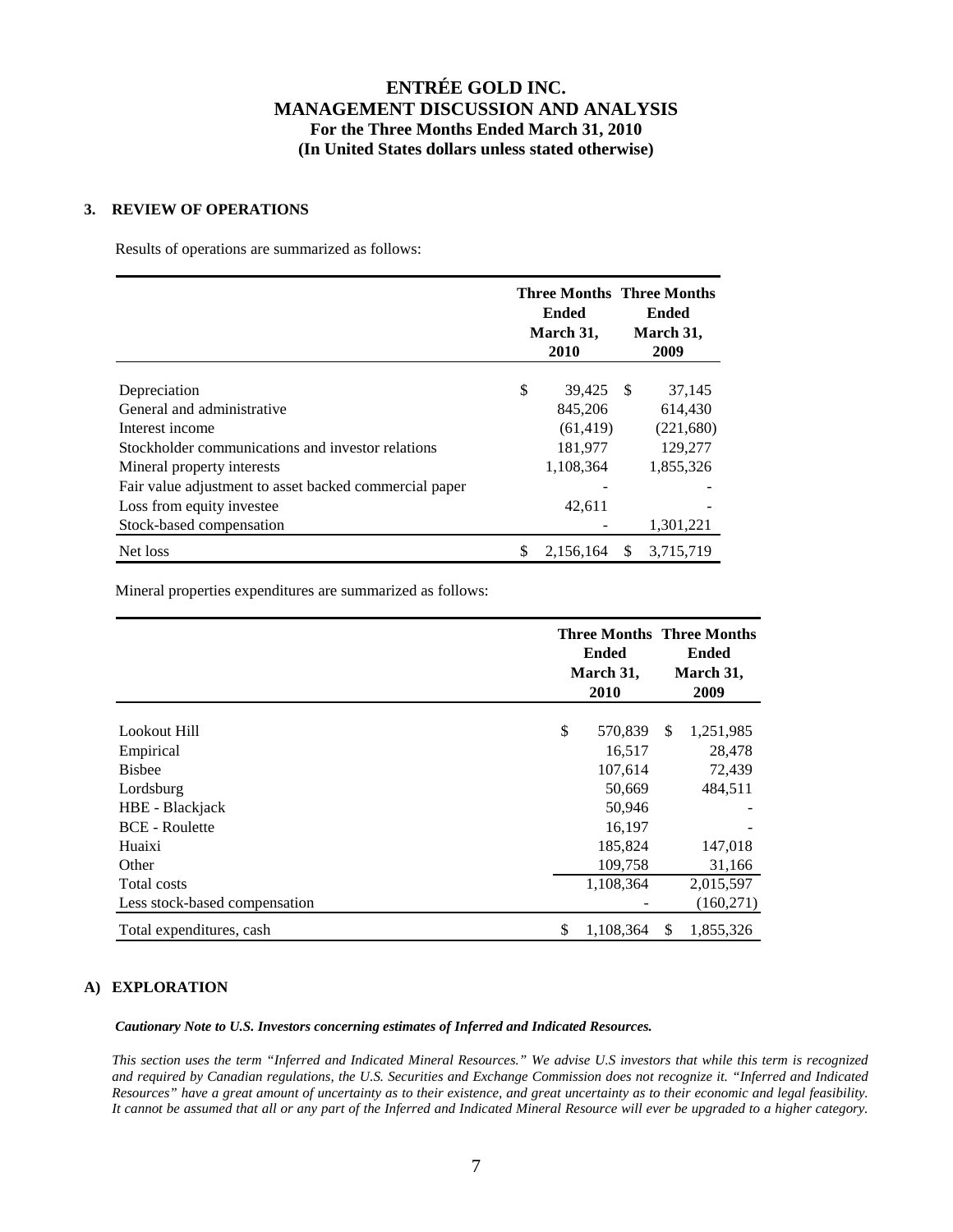*Under Canadian rules, estimates of Inferred and Indicated Mineral Resources may not form the basis of feasibility or pre-feasibility studies, except in rare cases. U.S. investors are cautioned not to assume that part or all of an Inferred and Indicated Mineral Resource exists, or is economically or legally mineable.*

#### *Entree Gold – Ivanhoe Mines Joint Venture*

Ivanhoe Mines commenced an aggressive exploration program on the Project Property in 2004 under the terms of the Earn-In Agreement. This program was designed to determine if the Oyu Tolgoi mineralized system continued onto Entrée's Lookout Hill ground, within the Entrée-Ivanhoe Project Property area. Ivanhoe Mines spent \$35 million to earn an 80% interest in a joint venture with Entrée and since June 2008 the Entrée-Ivanhoe Joint Venture has spent a further \$2.5 million on the Entrée Ivanhoe Joint Venture Property up to December 31, 2009. To date, Ivanhoe Mines has outlined two copper-gold deposits on the Entrée-Ivanhoe Joint Venture Property: the Hugo North Extension, which contains indicated and inferred resource estimates and the Heruga Deposit, which contains an inferred resource estimate.

The discovery of high grade mineralization on joint venture ground to the north (Hugo North Extension) announced in May 2005 attracted the attention of Rio Tinto, which subsequently took part in a private placement in the Company and became the largest shareholder. Rio Tinto is also a large shareholder in Ivanhoe Mines.

The Investment Agreement took full effect on March 31, 2010 after the conditions precedent were satisfied. It is now expected that Ivanhoe Mines will soon issue an updated mine plan to expand upon the original plan issued in 2005 and further clarify the next phases of development and eventual mining that is anticipated to begin in 2013. Current reserves and resources associated with the Oyu Tolgoi deposits may support open-pit and underground mining for approximately 60 years and potential exists to expand the available resources, particularly on Lookout Hill which includes the Joint Venture Property.

## *Hugo North Extension*

In February 2006, Entrée announced that an initial mineral resource estimate prepared by Ivanhoe Mines under the supervision of AMEC Americas Limited ("AMEC") had delineated an initial Inferred Resource for the Hugo North Extension on the Copper Flats area of the Entrée-Ivanhoe Project Property. The resource estimate was the result of a work program that defined a 625-metre extension to the Hugo North Deposit onto Entrée's property and outlined some extremely rich copper-gold mineralization.

This initial Hugo North Extension Inferred Resource, at a 0.6% copper equivalent cut-off, was estimated to be 190 million tonnes at an average grade of 1.57% copper and 0.53 g/t gold for a copper equivalent grade of 1.91%, at a 0.6% copper equivalent cut-off. The Inferred Resource was estimated to contain 6.6 billion pounds of copper and 3.2 million ounces of gold.

In March 2007, the Company announced that an updated mineral resource estimate had been calculated, based on in-fill drilling conducted by Ivanhoe Mines up to November 1, 2006. The updated mineral resource estimate was prepared by AMEC and the corresponding technical report was filed on SEDAR (www.sedar.com). At a 0.6% copper equivalent cutoff, the Hugo North Extension is now estimated to contain an Indicated Resource of 117 million tonnes grading 1.80% copper and 0.61 g/t gold (a copper equivalent grade of 2.19%). This Indicated Resource is estimated to contain 4.6 billion pounds of copper and 2.3 million ounces of gold (Table 1). In addition the Hugo North Extension is estimated to contain an Inferred Resource of 95.5 million tonnes grading 1.15% copper and 0.31 g/t gold (a copper equivalent grade of 1.35%). The contained metal estimated within the Inferred Resource portion of the Hugo North Extension is 2.4 billion pounds of copper and 950,000 ounces of gold. See Table 1 below for details. For further information, see the Company's news release dated March 29, 2007 available on SEDAR.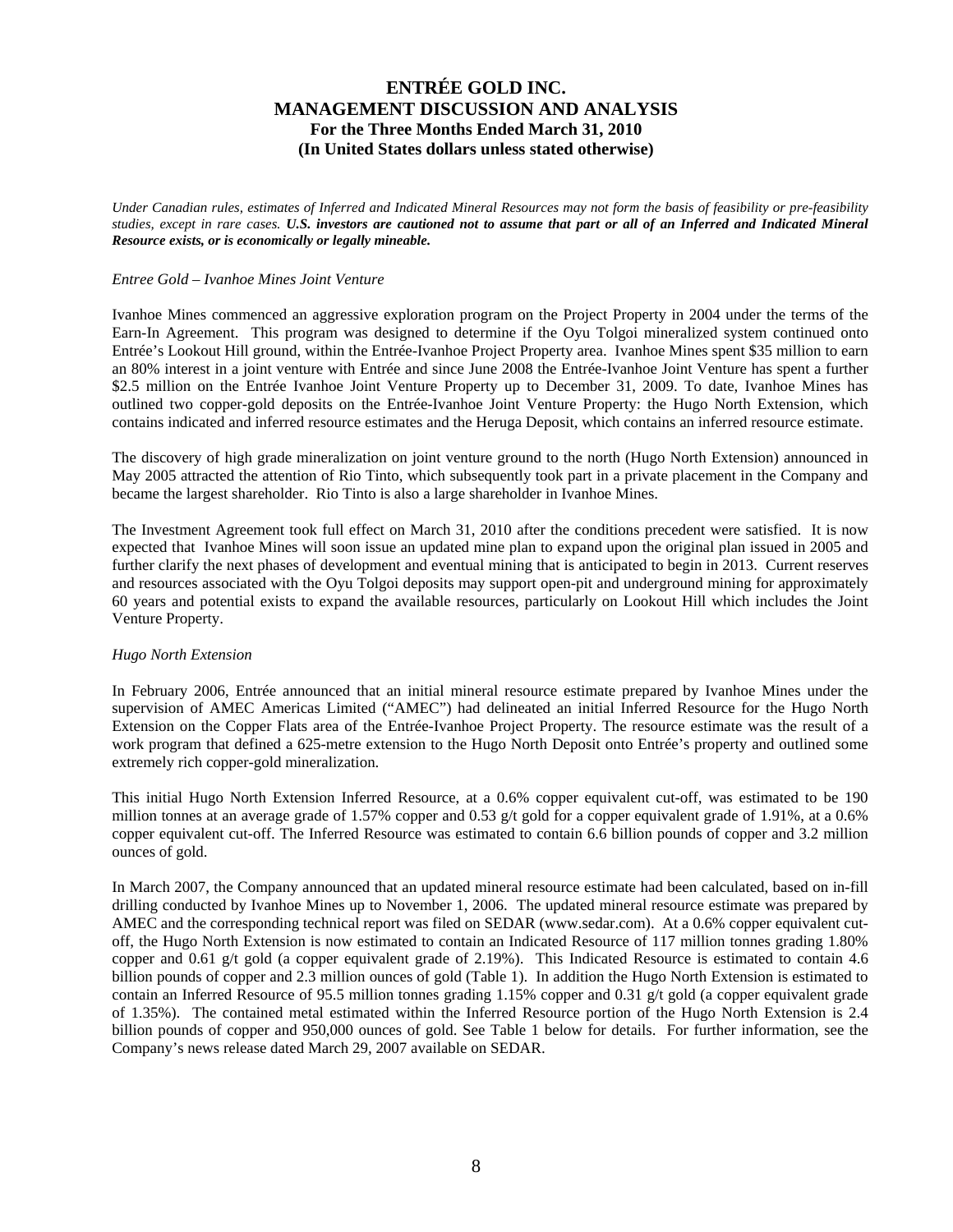#### **Table 1: Hugo North Extension Indicated and Inferred Mineral Resource on the Entrée/Ivanhoe Shivee Tolgoi Joint Venture Property as of February 20, 2007 at various Copper-Equivalent (CuEq) cut-off grades**

|                  | CuEq    | <b>Tonnage</b> | <b>Copper</b> | Gold  | $CuEq*$ | <b>Contained Metal</b>   |           |               |  |
|------------------|---------|----------------|---------------|-------|---------|--------------------------|-----------|---------------|--|
| <b>Class</b>     | Cut-off | (tonnes)       | $\frac{1}{2}$ | (g/t) | (%)     | $(900 \text{ lb})$<br>Cu | $Au$ (oz) | CuEq('000 lb) |  |
| <b>Indicated</b> | 0.1     | 84,800,000     | 2.22          | 0.80  | 2.73    | 4,150,000                | 2,180,000 | 5,104,000     |  |
|                  | 0.6     | 117,000,000    | 1.80          | 0.61  | 2.19    | 4,643,000                | 2,290,000 | 5,649,000     |  |
|                  |         |                |               |       |         |                          |           |               |  |
| <b>Inferred</b>  | 0.1     | 62,200,000     | 1.39          | 0.39  | 1.64    | 1.906.000                | 780,000   | 2,249,000     |  |
|                  | 0.6     | 95,500,000     | 1.15          | 0.31  | 1.35    | 2,421,000                | 950,000   | 2,842,000     |  |

\*Copper equivalent (CuEq) grades have been calculated using assumed metal prices (US\$1.35/lb. for copper and US\$650/oz. for gold); %CuEq = %Cu +  $[Au(g/t)x(18.98/29.76)]$ . The equivalence formula was calculated assuming that gold recovery was 91% of copper recovery. The contained gold and copper represent estimated contained metal in the ground and have not been adjusted for the metallurgical recoveries of gold and copper The 0.6% CuEq cut-off is highlighted as the base case resource for underground bulk mining.

In 2006, Ivanhoe Mines completed a program of condemnation drilling on the Entrée-Ivanhoe Joint Venture Property in preparation for infrastructure construction associated with the development of Oyu Tolgoi. On October 25, 2006, the Company announced that a body of low-grade shallow copper and gold mineralization ("Ulaan Khud") was intersected approximately 7 kilometres north of the Hugo North Extension. The area between Ulaan Khud and the Hugo North Extension has received only limited drill testing and remains a high priority exploration target.

## *Heruga Deposit*

The southward extension to the Oyu Tolgoi copper-gold mineralized system onto the Joint Venture Property has now been documented through drill testing and discovery of the Heruga Deposit by Ivanhoe Mines (see Entrée news releases of October 3 and 9, 2007 and January 16 and February 26, 2008 and the subsequent Inferred Resource estimate on March 12, 2008). This marks a new style of gold-copper-molybdenum-rich mineralization not previously encountered on the Oyu Tolgoi trend.

Results from drilling at Heruga have identified significant molybdenum-rich copper-gold mineralization. Drill results demonstrate that the Heruga discovery extends for a strike length of at least 2,200 metres, and remains open to the north, south and east. The Heruga Deposit was discovered by drill-testing an induced polarization ("IP") geophysical anomaly that defined a 3-kilometre long, north-south zone of high chargeability with a width up to 1,000 metres. The anomaly trends north-northeast towards the Southwest Oyu Deposit on Oyu Tolgoi.

On March 12, 2008, Entrée announced an initial mineral resource estimate prepared for the Heruga copper, gold, and molybdenum deposit. Heruga was estimated to contain an Inferred Resource of 760 million tonnes grading 0.48% copper, 0.55 g/t gold and 142 ppm molybdenum for a copper equivalent grade of 0.91%, using a 0.60% copper equivalent cut-off grade. Based on these figures, the Heruga deposit is estimated to contain at least 8 billion pounds of copper and 13.4 million ounces of gold.

Nine additional holes have been drilled on the joint venture property since the first resource estimate was prepared. An updated resources estimate was announced on March 31, 2010. These holes have confirmed the extension of Heruga mineralization northwards and across the Entrée-Ivanhoe Mines property boundary and to the south. Heruga is now estimated to contain an Inferred Resource of 910 million tonnes grading 0.48% copper, 0.49 g/t gold and 141 ppm molybdenum for a copper equivalent grade of 0.87%, using a 0.60% copper equivalent cut-off grade, see Table 2 below. Based on these figures, Heruga is estimated to contain 9.6 billion pounds of copper and 14 million ounces of gold (see Entrée news releases of March 31, 2010.)

Over 58,000 metres have been drilled to date on Heruga, outlining a coherent block of copper-gold-molybdenum mineralization extending for a strike length of over 2.2 kilometres north-south with the vertical extent varying between 400 to 800 metres and a width of 200 to 300 metres. The southern-most shallowest portion of this mineralized system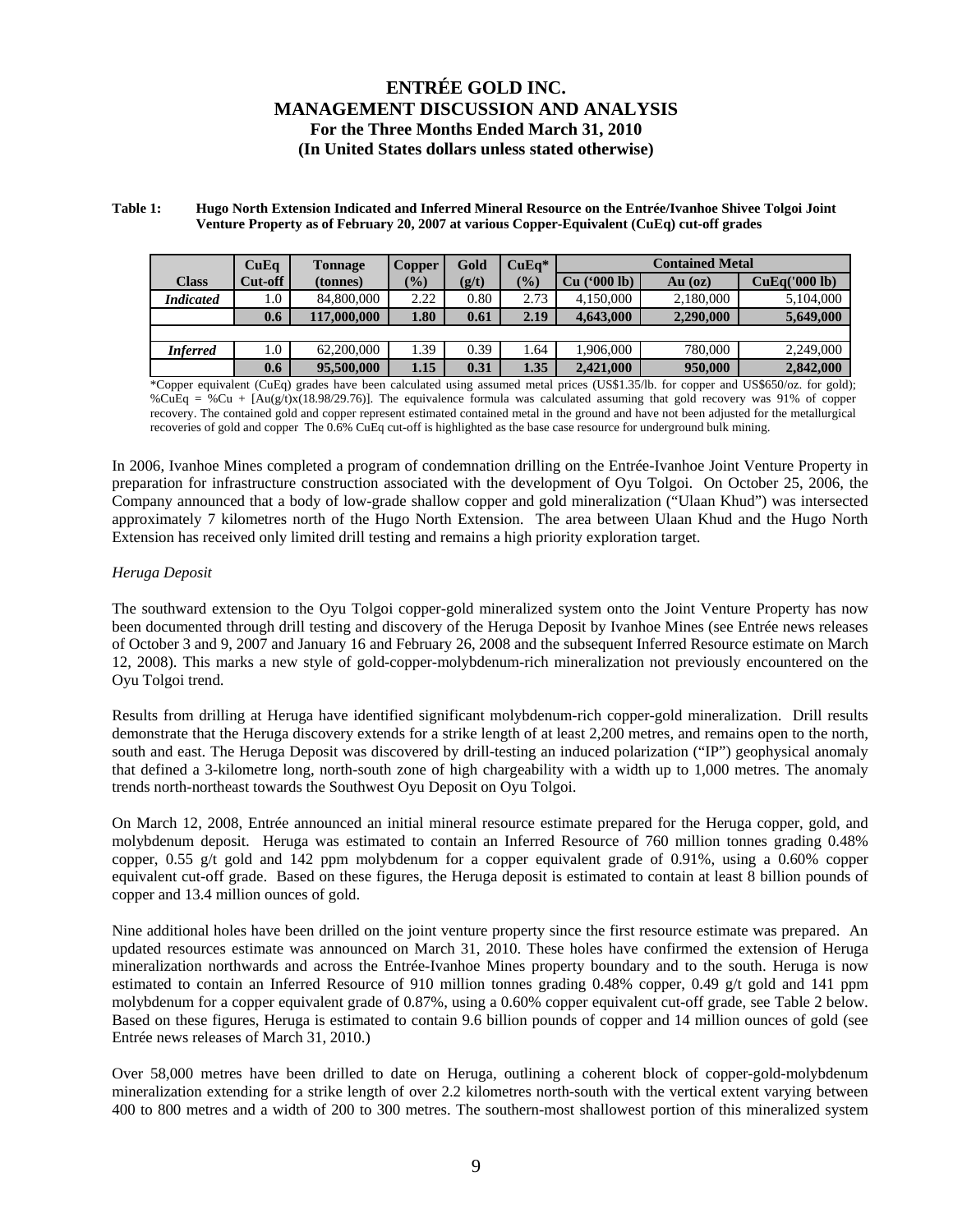starts at a vertical depth of approximately 500 metres below surface. Results from these additional holes have been incorporated into an updated resource calculation, as per Table 2 below:

| Cut-off               | <b>Tonnage</b> | Cu            | Au   | Mo  | Cu<br>$Eq*$   | <b>Contained Metal</b> |                  |                   |  |
|-----------------------|----------------|---------------|------|-----|---------------|------------------------|------------------|-------------------|--|
| CuEq<br>$\frac{6}{9}$ | 1000's<br>(t)  | $\frac{6}{9}$ | g/t  | ppm | $\frac{6}{9}$ | Cu<br>('000 lb)        | Αu<br>('000 oz.) | CuEq<br>('000 lb) |  |
| >1.00                 | 190 000        | 0.57          | 0.96 | 155 | . 26          | 2 370 000              | 6 0 0 0          | 5 260 000         |  |
| >0.60                 | 910 000        | 0.48          | 0.49 | 141 | 0.87          | 9 570 000              | 14 000           | 17 390 000        |  |

**Table 2: Heruga Inferred Mineral Resource on the Joint Venture Property** 

\*Copper Equivalent (CuEq) estimated using \$1.35/pound ("lb") copper ("Cu"), \$650/ounce ("oz") gold ("Au") and \$10/lb molybdenum ("Mo"). The equivalence formula was calculated assuming that gold and molybdenum recovery was 91% and 72% of copper recovery respectively. CuEq was calculated using the formula CuEq = %Cu + ((g/t Au\*18.98) + (Mo\*0.01586))/29.76. The contained gold, copper and molybdenum in the tables have not been adjusted for recovery. The 0.6% CuEq cut-off is highlighted as the base case resource for underground bulk mining.

Identified deposits now occur over 20 kilometres along the structural trend hosting the Oyu Tolgoi, Hugo North Extension and Heruga deposits. Entrée management's long held belief that significant mineralization could extend onto Entrée's ground beyond the borders of Oyu Tolgoi has now been confirmed both to the north and south.

Ivanhoe Mines has recently re-surveyed portions of the Hugo North Extension and Heruga deposits, using proprietary, very deep penetrating Zeus induced polarization technology.

## **i. Lookout Hill (100% Entrée)**

Since 2008, three coal targets have been discovered on Entrée's 100% owned Togoot Licence: Nomkhon Bohr, Coking Flats and Khar Suul. These discoveries form part of the rich Permian coal basin of Southern Mongolia which includes Tavaan Tolgoi, located approximately 75 kilometres to the northwest, and reputedly the largest undeveloped high quality coal resource in the world with an estimated 3.5 billion tonnes.

By the end of May 2009, over 15,000 metres of drilling had been completed on Entrée's coal targets. Nomkhon Bohr lies adjacent to the northern boundary of the licence. Coal seams have been traced over a strike length of approximately 1,200 metres by trenching and drilling. The Coking Flats and Khar Suul targets to the southwest and west-southwest respectively of Nomkhon Bohr are at an earlier stage of exploration.

Nomkhon Bohr coal is mostly medium volatile bituminous, high in ash with variable sulphur. Coal-bearing horizons in drill holes can be up to 57 metres in apparent thickness; within these, multiple coal seams are usually present, with drill intercepts from 0.2 metre to 4.5 metres. The coal seams dip moderately to the north. Due to the recessive nature of the coal seams, they often come to surface in shallow valleys where they are concealed by a thin veneer of desert sands. The regional geology has similarities to the large Tavaan Tolgoi coal deposits to the northwest.

The Nomkhon Bohr area has been divided into east and west zones. Up to four near-continuous seams were intersected in the west. These continue to the east where they become thicker. The seams are predictable from hole to hole and section to section with some fault offset of the seams. Coal in the eastern half generally has lower ash content.

The 2008 and 2009 drill results were used by a Mongolian consulting group to prepare a resource calculation to be registered, in support of an application for conversion of all or part of the exploration licence to a mining licence. The mining licence application has been made and is awaiting final approval by the Minerals Council.

The western portion of the Shivee Tolgoi licence is 100% owned by Entrée and the entire licence was converted to a mining licence in late 2009. This area remains prospective for copper, gold and molybdenum. Entree has budgeted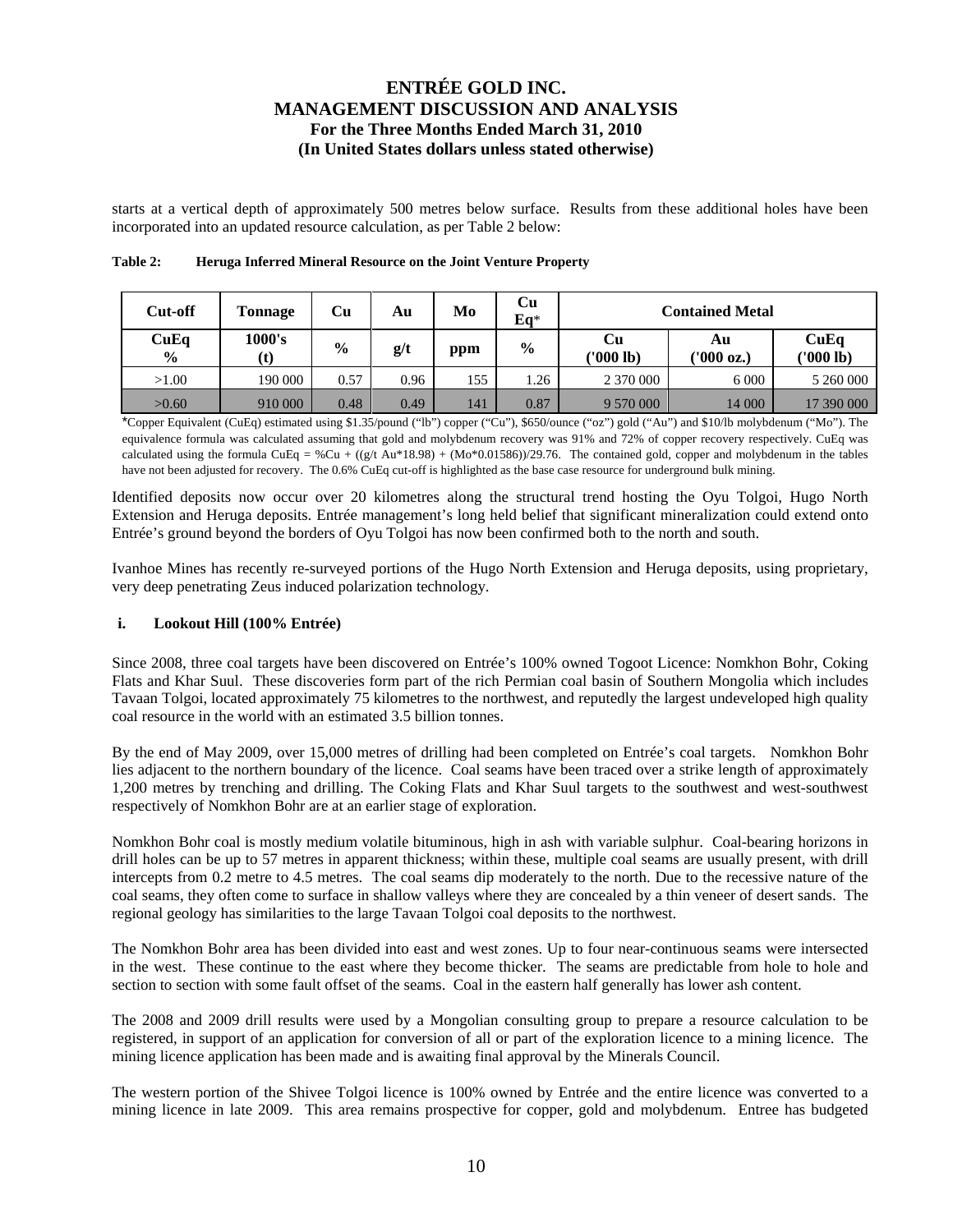approximately \$4.0 million for first phase 2010 exploration on Shivee West. The program includes detailed geophysics and approximately 5,000 metres of drilling to test deep geophysical targets and soil geochemical targets within a belt of prospective Devonian rocks identified in earlier programs.

For the three months ended March 31, 2010, Lookout Hill expenses were \$570,839 compared to \$1,251,985 during the three months ended March 31, 2009 as set out above. The higher expenses in 2009 resulted from an earlier start to the field season compared to 2010.

## **ii. Empirical Discovery Agreement 2007**

In July 2007, the Company entered into an agreement with Empirical Discovery LLC to explore for and develop porphyry copper targets in southeastern Arizona and adjoining southwestern New Mexico. Under the terms of the agreement, Entrée has the option to acquire an 80% interest in any of the properties by incurring exploration expenditures totaling a minimum of \$1.9 million and issuing 300,000 shares within 5 years of the anniversary of Toronto Stock Exchange ("TSX") acceptance of the agreement (August 9, 2007). If Entrée exercises its option, Empirical may elect within 90 days to retain a 20% participating interest or convert to a 2% Net Smelter Returns ("NSR") royalty, half of which may be purchased for \$2 million.

Entrée has exploration rights to approximately 24,600 acres (9,995 ha) southeast of Safford, Arizona and extending into southwest New Mexico. Geophysical (IP and AMT), geochemical and geological surveys have been completed on the Gold Hill and Duncan porphyry copper targets in Arizona and New Mexico.

Drilling of the Duncan and Gold Hill properties in 2009 did not result in the discovery of porphyry style mineralization or alteration; as such these projects are in the process of being terminated.

The 2007 Empirical agreement was amended in August, 2009 to include the 1,435 ha (3,545 acre) Oak Grove property, located approximately 45 km northeast of Lordsburg, New Mexico. Work on the Oak Grove property is in the preliminary stages with no results currently available for release.

For the three months ended March 31, 2010, Empirical expenses were \$16,517 compared to \$28,478 during the three months ended March 31, 2009 as set out above.

## **iii. Lordsburg**

The Lordsburg claims cover 2,013 ha (4,793 acres) adjacent to the historic Lordsburg copper-gold-silver district, New Mexico, USA. The claims were originally acquired under the 2007 Empirical Discovery agreement.

Copper-gold mineralization at Lordsburg is associated with potassic alteration and sulphide-quartz veining in feldspar porphyry intrusives cutting andesitic volcanic rocks. Mineralization appears best developed in the contact zone between the porphyry and volcanics, where it is hosted in part by an intrusive breccia.

Entrée completed geophysical (IP and AMT), geological and geochemical surveys over the Lordsburg target in the first half of 2008 to test for buried porphyry-style mineralisation. Based on results from these surveys, four widely spaced diamond drill holes totalling 2,563 metres (8,405 feet) were completed to test the principal targets. Hole EGL-08-002 intersected 310 metres of 0.14% copper and 0.08  $g/t$  gold with intervals of higher grade mineralisation up to 0.33% copper and 0.26 g/t gold. Complete results for EG-L-08-002 are listed in a news release dated 15 January 2009. No significant assays were returned for holes EG-L-001, EG-L-003 and EG-L-004.

Six additional drill holes were completed in 2009 and continued to successfully expand the mineralised zone. Significant copper and gold intervals were intersected in four of the six drill holes. One hole in particular, EG–L-09-012, returned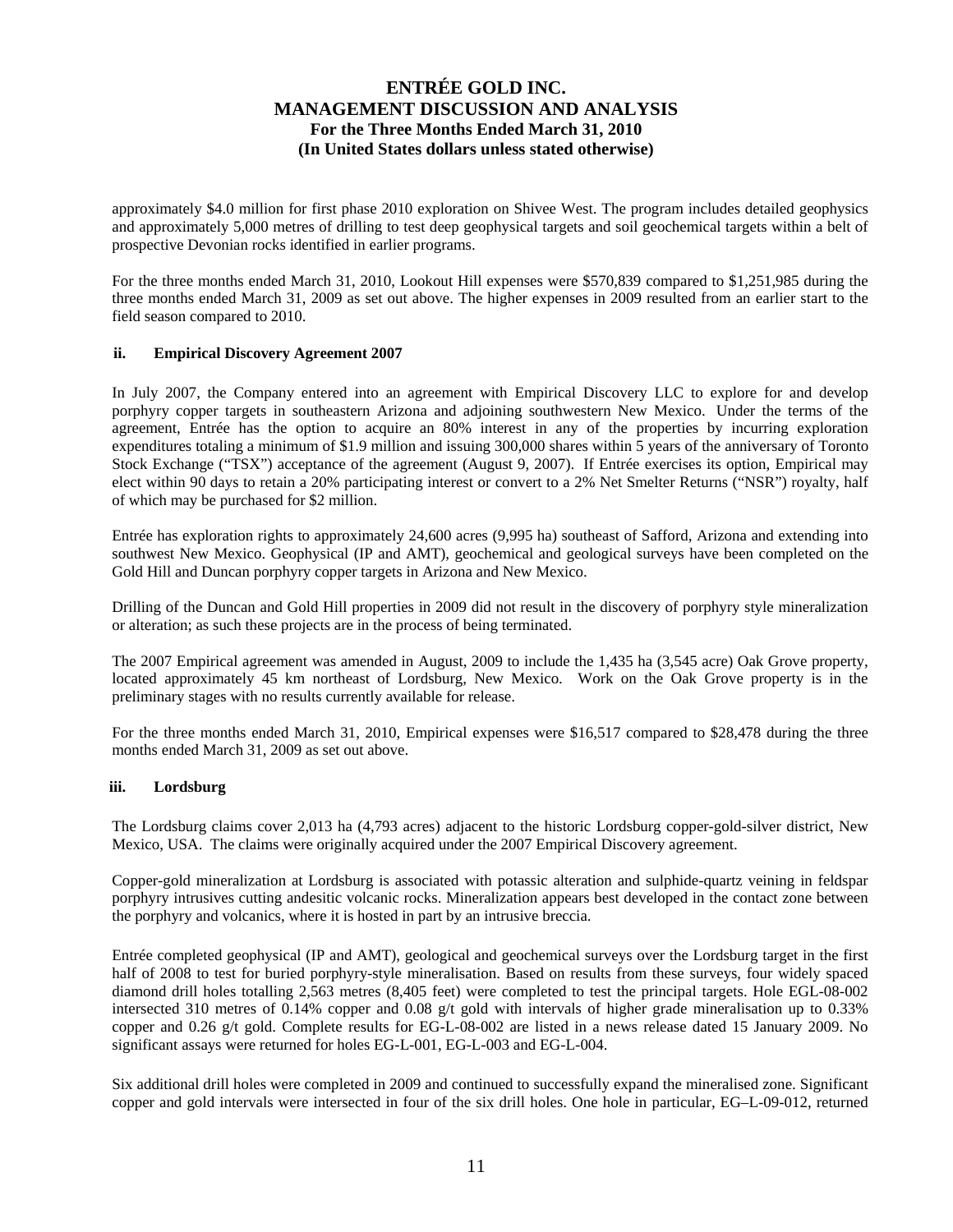potentially economic grades of 0.25% copper and 0.15 g/t gold (0.35% copper equivalent) over 94 metres. Furthermore, this same interval hosts a higher grade zone of 60 metres averaging 0.31% copper and 0.21 g/t gold (0.44% copper equivalent).

Entrée is currently applying for additional drill permits for the 2010 field season. Any additional drilling will be directed towards expanding the existing drill defined copper and gold zone.

For the three months ended March 31, 2010, Lordsburg expenses were \$50,669 compared to \$484,511 during the three months ended March 31, 2009 as set out above. There is currently no significant work being completed at Lordsburg. However, the Company has applied for additional drill permits which could allow for a drill program later in the year.

### **iv. Empirical Discovery Agreement 2008 (Bisbee)**

In January 2008, the Company entered into a second agreement with Empirical Discovery LLC to explore for and test porphyry copper targets in a specified area north of Bisbee, Arizona. Bisbee is located within a copper district that produced over 8 billion pounds of copper and 3 million ounces of gold in the last century. The Company intends to use the proprietary geophysical interpretation techniques developed by the principals of Empirical to locate possible buried porphyry copper targets. The recently-acquired property covers over 10,800 acres (4,370 ha). Under the terms of the agreement, Entrée has the option to acquire an 80% interest in any of the properties by incurring exploration expenditures totaling a minimum of \$1.9 million and issuing 150,000 shares within 5 years of the anniversary of TSX acceptance of the agreement (February 13, 2008). If Entrée exercises its option, Empirical may elect within 90 days to retain a 20% participating interest or convert to a 2% NSR royalty, half of which may be purchased for \$2 million.

Land acquisition and reconnaissance exploration were conducted during the first half of 2008. In February 2009, an approximately 9 line-km test AMT survey budgeted at \$43,000 was completed over the target areas. The survey resulted in better definition of the target areas. Approximately \$0.61 million has been approved for detailed geophysics and drill testing of buried porphyry copper targets in 2010. The planned geophysical program has been completed and drill testing is expected to commence once environmental permitting is complete.

For the three months ended March 31, 2010, Bisbee expenses were \$107,614 compared to \$72,439 during the three months ended March 31, 2009 as set out above.

## **v. Yerington Properties (Blackjack and Roulette)**

Work on the Yerington Properties, Blackjack and Roulette, is still in preliminary stages. An extensive soil geochemical and geological program has recently been completed over much of the Blackjack copper-molybdenum property, which was recently optioned from HoneyBadger. A \$1.1 million geophysics (Induced Polarization - "IP") and drilling program has been approved for the Blackjack property. On the Roulette property, a \$0.61 million budget has been approved for drill testing of geological, soil geochemical and geophysical (magnetic) anomalies. Up to four drill holes totalling approximately 2,700 m are proposed.

The proposed geophysical (induced polarization) program was completed in late April and results are still being compiled and interpreted. Drilling is expected to commence once environmental permitting is complete.

For the three months ended March 31, 2010, Blackjack expenses were \$50,946 compared to Nil during the three months ended March 31, 2009 as set out above.

Limited work has been completed to date on the Roulette property. For the three months ended March 31, 2010, Roulette expenses were \$16,197 compared to Nil during the three months ended March 31, 2009 as set out above.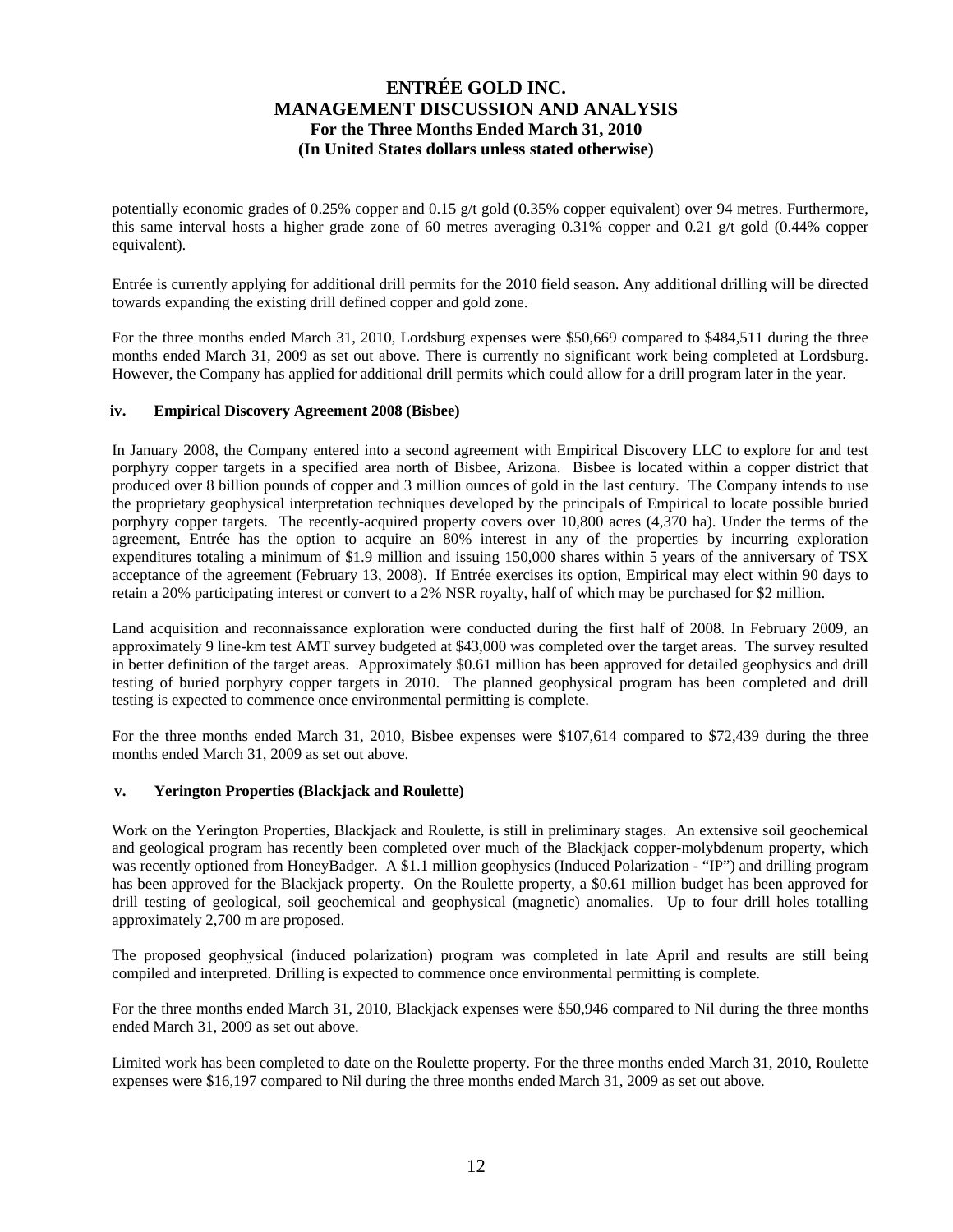#### **vi. Crystal Property**

A short prospecting and sampling program was completed in October 2009 however, work was restricted due to very limited outcrop and adverse weather conditions.

A \$0.39 million geophysical, geochemical and drilling program has been approved for the Crystal copper-molybdenum project in central British Columbia. An airborne EM and magnetic survey has been contracted to Aeroquest Surveys and is expected to be completed by mid-May.

#### **vii. Huaixi**

In November, 2007, Entrée entered into an agreement with the Zhejiang No. 11 Geological Brigade to explore for copper within three contiguous exploration licences, totaling approximately 61 square kilometres in Pingyang County, Zhejiang Province, People's Republic of China.

Entrée has agreed to spend \$3 million to fund exploration activities on the licences (collectively known as "Huaixi" - see maps at www.entreegold.com) over a four year period. After Entrée has expended \$3 million, the Company will hold a 78% interest and Zhejiang No. 11 Geological Brigade will hold a 22% interest in the project. The first year commitment under the agreement has been completed.

The licences cover a large area of advanced argillic alteration with peripheral, small scale, past-producing copper and pyrite mines. As the area has not been extensively drill-tested to depth or explored using deep-penetrating geophysical techniques, it is believed to offer potential for the occurrence of buried copper-gold deposits. The geology of the Huaixi area is similar to that of high-level alteration systems associated with a number of porphyry copper deposits elsewhere in the world.

Entrée's exploration to date has been successful in outlining a 7-kilometre long northwest-trending structural corridor with a strong, multi-element porphyry signature. This was done primarily through soil and stream sediment sampling in 2008. This trend was tested with magnetic (95 line-km) and IP (32 line-km) geophysical surveys during May and June 2009. A six-hole, 2,660 metre drill program to test geochemical and geophysical anomalies commenced early in November 2009 and was completed in January 2010. Base metal mineralization was intersected in two of the six holes and defines a broad 200 metre wide, probable northwest-trending zone with variable Cu-Pb-Zn±Ag±Au mineralization within altered felsic volcanic rocks. Best results in HX-09-005 include: 7 metres averaging 0.15% Cu and 5.6 g/t Ag including 1 metre of 0.12% Cu, 33.9 g/t Ag and 0.42 g/t Au and best results in HX-09-003 include: 1 metre of 0.40% Cu, 19g/t Ag and 0.05 g/t Au and 0.01% Cu, 3.5 g/t Ag, 0.01 g/t Au and 0.21 Pb $\pm$ Zn. Other drill holes intersected scatter porphyry style copper mineralization with weak metal values.

For the three months ended March 31, 2010, Huaixi expenses were \$185,824 compared to \$147,018 during the three months ended March 31, 2009 as set out above. The increase in 2010 is due to a drilling program.

### **B) GENERAL AND ADMINISTRATIVE**

For the three months ended March 31, 2010, general and administrative expense before stock-based compensation was \$845,206 compared to \$614,430 during the three months ended March 31, 2009 as set out above. The increase in 2010 was due to the addition of new financial personnel, salary increases for existing personnel and increased legal fees compared to 2009.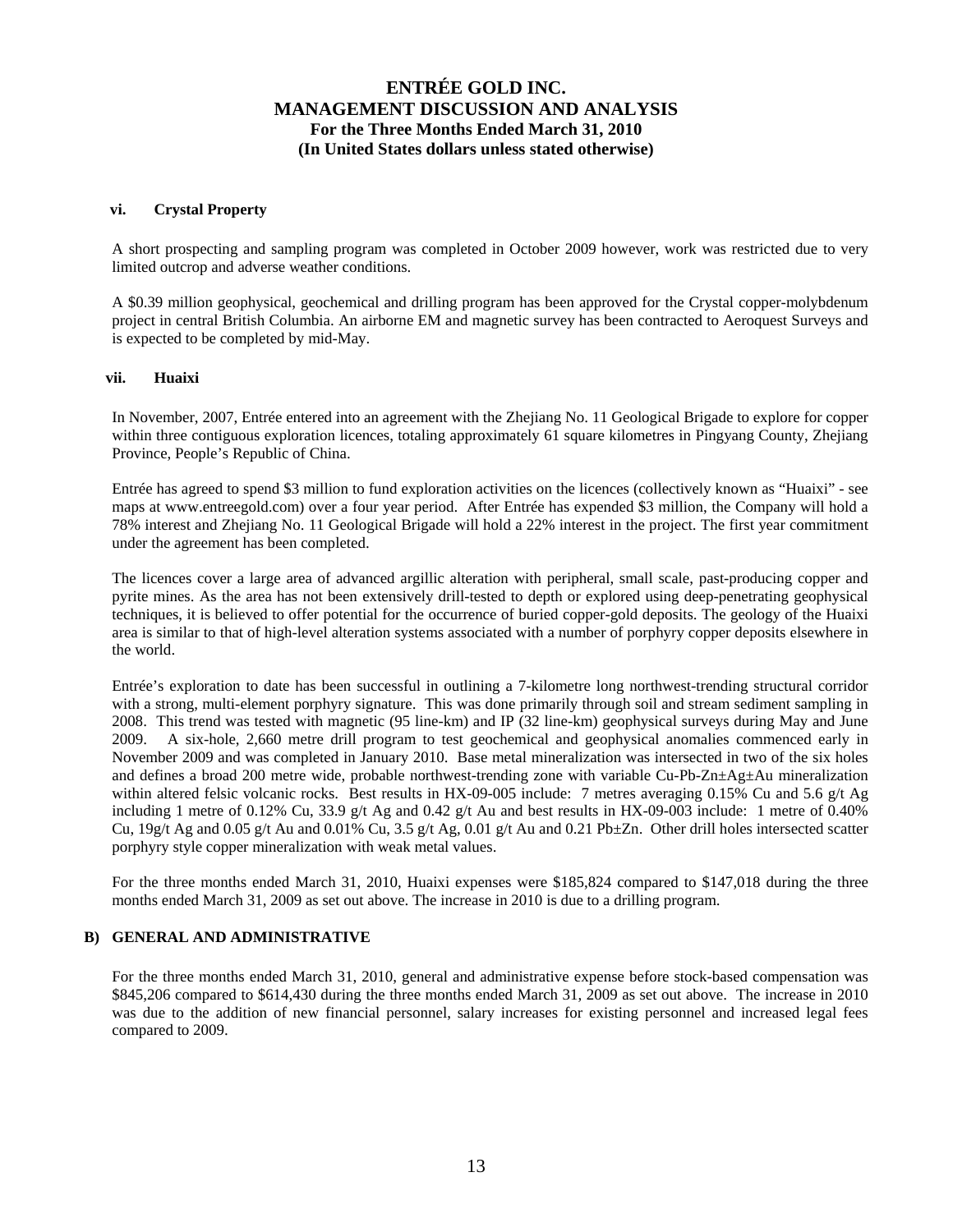### **C) STOCK-BASED COMPENSATION**

For the three months ended March 31, 2010, stock-based compensation expense was Nil compared to \$1,301,221 during the three months ended March 31, 2009 as set out above. There were no stock options granted during the three months ended March 31, 2010, compared to 1,780,000 options that were granted with a fair value of \$1,250,242 during the three months ended March 31, 2009.

### **D) STOCKHOLDER COMMUNICATIONS AND INVESTOR RELATIONS**

For the three months ended March 31, 2010, stockholder communications and investor relations expense before stockbased compensation was \$181,977 compared to \$129,277 during the three months ended March 31, 2009 as set out above. This increase was due to higher advertising and conference expenses.

#### **E) INTEREST INCOME**

For the three months ended March 31, 2010, interest income was \$61,419 compared to \$221,680 during the three months ended March 31, 2009 as set out above. The Company earns income on its cash and cash equivalents. The decreases were due to lesser principal amounts invested due to cash expenditures throughout the year and lower interest rates due to market conditions.

## **F) VALUATION OF INVESTMENT**

#### *Asset Backed Commercial Paper*

The Company owns Asset Backed Notes ('AB Notes') with a face value of C\$4,007,068. The Company has designated the notes as "available for sale" and the notes are recorded at fair value.

During the fiscal quarter, the fair market value of the AB Notes was positively impacted by a number of factors. The largest impact on price was due to the continued improvement in general corporate credit market conditions over the quarter. In total, all of the bond cohorts shown experienced a decline in yield from the beginning of the quarter to the end. The decrease in credit risk impacts the intrinsic value of the AB Notes due to a general lowering of default risk and a decrease in the likelihood that credit risk limits built into the AB Notes will be exceeded. Accordingly, the Required Yields on the AB Notes has been generally reduced to reflect easing in the credit markets, which in turn increased their value as at March 31, 2010.

The MAV2 Pooled Notes Classes A-1 and A-2 accrue interest at a rate of 3-month CDOR minus 50 basis points. In assessing the fair value of the Notes, it has been predicted that they will not pay interest so long as the prevailing market interest rates persist at the currently very low levels. This assumption was borne out in the payment period ending January 7, 2010, for which no interest was accrued or payable on these Notes. Based on signals from the Bank of Canada and movements in the interest rate market, we continue to predict that these Notes will not pay interest until mid-2010 or for the next 2 quarterly payment periods.

During 2010, the Company received a principal pay-down on the A-1 Notes in the amount of \$6,297. This payment resulted from a retroactive adjustment of errors made by the Administrator of the MAV Notes in 2009. The impact on overall valuation of the portfolio was minimal and considered immaterial.

The impact of these positive factors was an increase in fair market value in the period. As a result of this analysis, the Company has estimated the fair market value of its AB Notes investment to be C\$2,394,910 as at March 31, 2010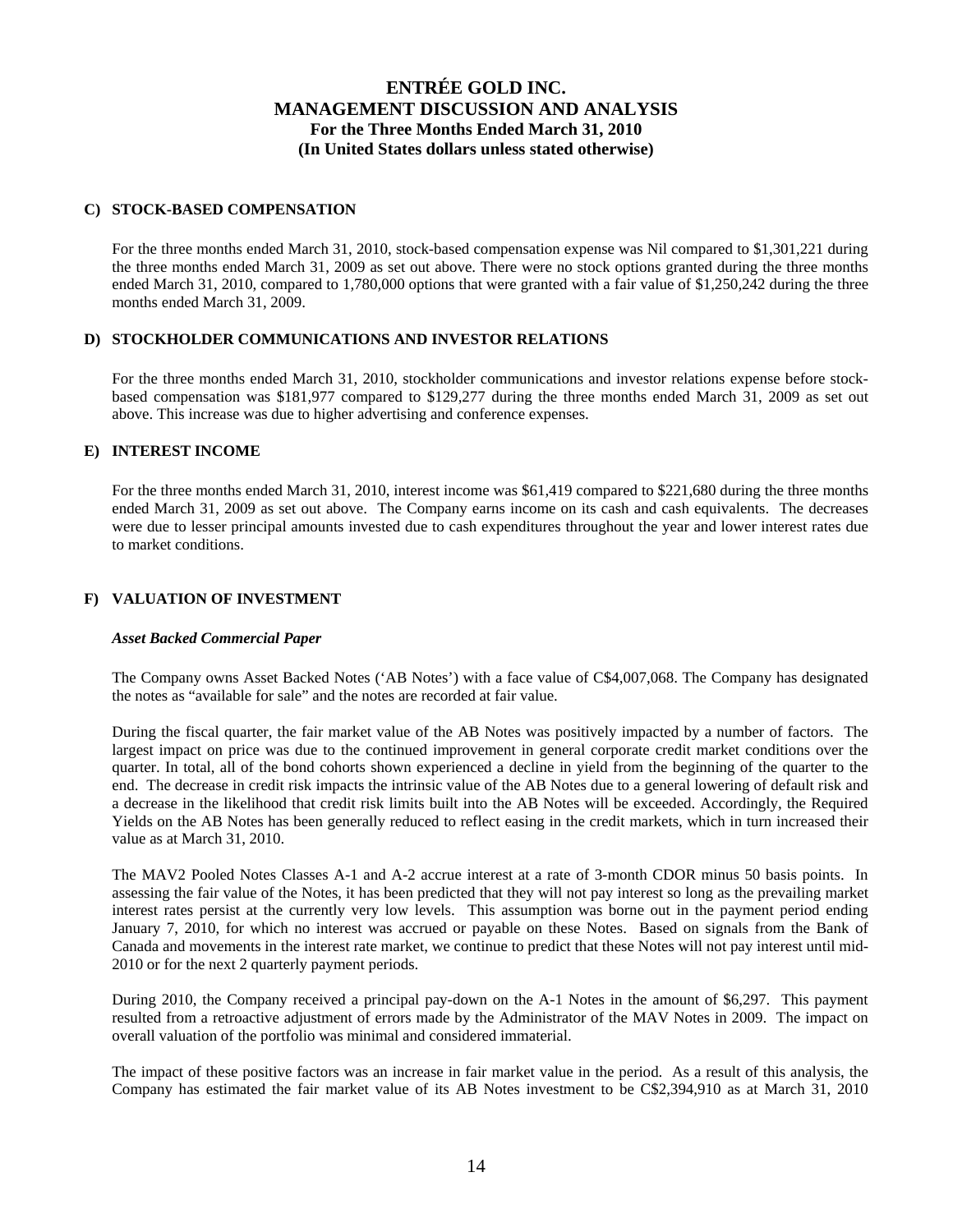(December 31, 2009 – C\$2,267,560). Accordingly, the Company has recorded an unrealized gain of \$121,338 in other comprehensive income (March 31, 2009 – \$Nil).

The table below summarizes the Company's valuation.

| Restructuring categories         | C\$ thousands<br>Face value | Mar 31/2010                 | Dec 31/2009                | Expected maturity |
|----------------------------------|-----------------------------|-----------------------------|----------------------------|-------------------|
| <b>MAV 2 Notes</b>               |                             | C\$ Fair value<br>estimate* | C\$ Fair value<br>estimate | date              |
| A1 (rated A)                     | 1,960,231                   | 1,443,250                   | 1,388,866                  | 12/20/2016        |
| A2 (rated BBB)                   | 1,630,461                   | 890,815                     | 826,653                    | 12/20/2016        |
| B                                | 295,974                     | 59,641                      | 50,836                     | 12/20/2016        |
| C                                | 120.402                     | 1.204                       | 1.205                      | 12/20/2016        |
| <b>Total original investment</b> | 4,007,068                   | 2,394,910                   | 2,267,560                  |                   |

\* - the range of fair values estimated by the Company varied between C\$2.2 million and C\$2.6 million

- the total United States dollars fair value of the investment at March 31, 2010 is \$2,358,123 (Dec 31, 2009 - \$2,166,597).

We believe we have utilized an appropriate methodology to estimate fair value, given the current state and ongoing volatility of global credit markets. However, there can be no assurance that management's estimate of potential recovery as at March 31, 2010 is accurate. Subsequent adjustments, either materially higher or lower, may be required in future reporting periods.

#### **Equity Method Investment**

The Company has a 20% equity investment in a joint venture with Oyu Tolgoi LLC, a subsidiary of Ivanhoe Mines Ltd. (Note 6). At March 31, 2010, the Company's investment in the joint venture was \$67,920 (March 31, 2009 - \$Nil). The Company's share of the loss of the joint venture is \$42,611 for the three months ended March 31, 2010 (March 31, 2009, - \$Nil)

## **G) OUTLOOK**

Successful negotiation of the Investment Agreement has brought stability to the Oyu Tolgoi project. Once an updated mine plan (IDP) has been released by Ivanhoe Mines and its strategic partner, Rio Tinto, the Company will have a clearer image of the future exploration, development and production possibilities for the Hugo North Extension and Heruga deposits. Until this information is made public, however, the Company is limited in its ability to determine the future direction of the joint venture

Shivee Tolgoi and Javhlant exploration licences were converted to mining licences in October, 2009, triggering an immediate licence fee payment of \$1.1 million, part of which will be recovered from the joint venture with Ivanhoe Mines. Additional exploration on the western portion of Shivee Tolgoi is planned in 2010 with a budget of \$4 million

Field work has recently started at Lookout Hill on Entrée's 100%-owned western portion of the Shivee Tolgoi mining licence ("Shivee West"), adjacent to the Oyu Tolgoi mine development project. Previous deep penetrating geophysical work has been re-evaluated over the 2009-2010 winter period. The geophysical re-evaluation will be combined with further geochemical and geological surface work to generate new drill targets within a prospective belt of Devonian rocks. Approximately 5,000 metres of follow-up drill testing is planned for later in 2010. The expiry date of the Togoot exploration licence was March 30, 2010. Prior to licence expiry and as required by law, an application for a mining licence was made based on approval and registration of a coal resource by the Minerals Resource Council (which reports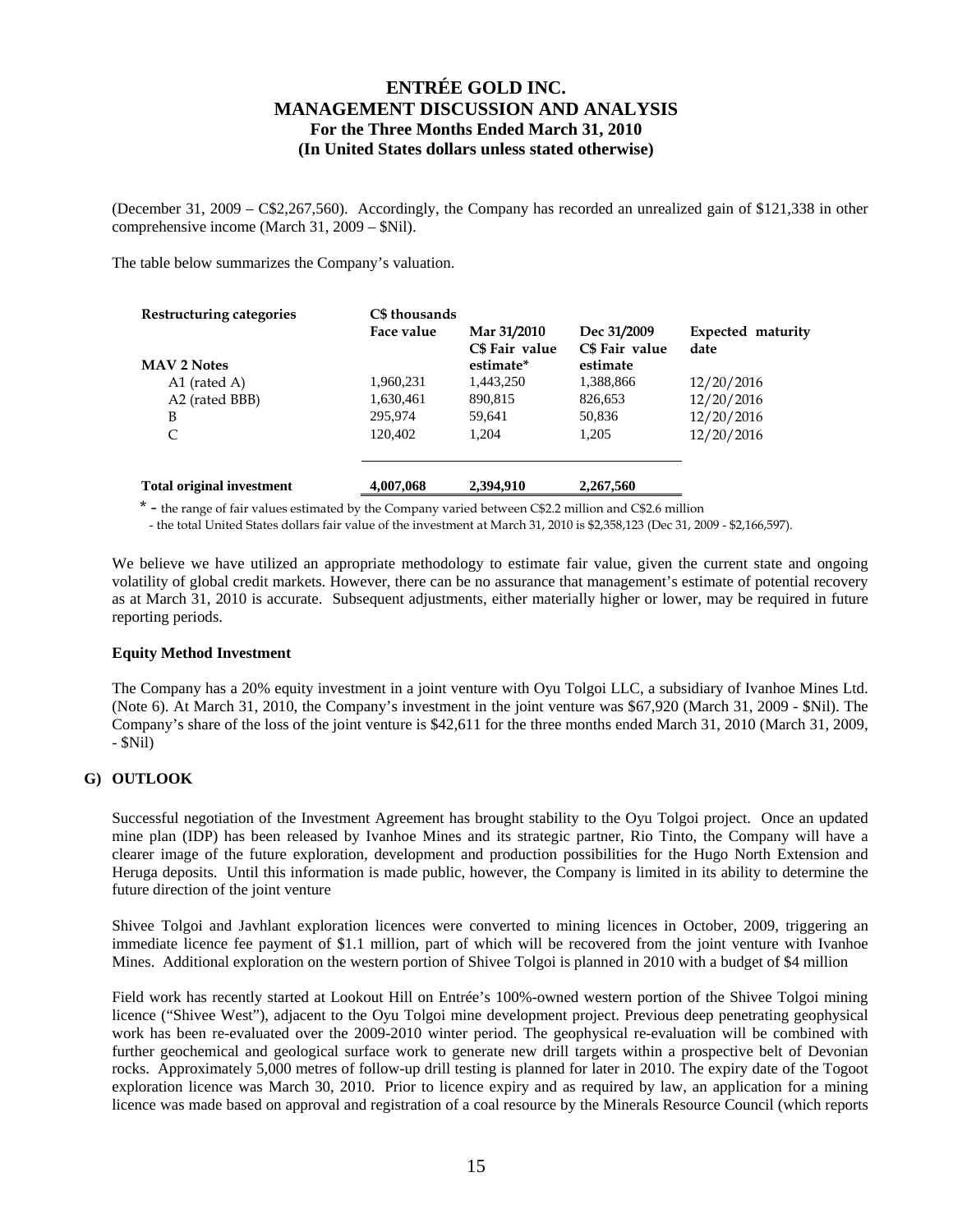to MRAM). (The final steps to register the reserve and complete the licence application procedure are still pending but are expected to be completed shortly.)

In July and August 2009, the Company completed six additional drill holes totaling 2,316 metres (7,598 ft) on the Lordsburg copper-gold porphyry project in New Mexico. Significant copper and gold results were intersected in four of the six holes. Of particular note, a near surface intersection in hole EG-L-09-012 returned potentially economic grades of 0.25% copper and 0.15 g/t gold over 94 metres, including 60 metres averaging 0.31% Cu and 0.21 g/t Au. Additional surface sampling, completed in August 2009, delineated areas of stronger copper mineralization that have not yet been tested for drilling. No work is currently planned at Lordsburg or at Oak Grove for the first half of 2010. Entrée has applied for additional drill permits at Lordsburg which could allow for a drill program later in 2010.

The Blackjack and Roulette projects in Nevada are both early stage exploration prospects. A \$1.1 million geophysics (Induced Polarization - "IP") and drilling program has been approved for the Blackjack property. The planned drilling consists of 7 holes totalling approximately 2,800 m that will mainly test soil geochemical and IP targets extending west from PacMag's Blue Hills target area onto the Blackjack property. The Blue Hills copper oxide prospect straddles the PacMag and HoneyBadger property boundary immediately to the northwest of Ann Mason. The planned induced polarization survey has recently been completed and results are being processed and compiled. Drilling is expected to commence in the second quarter 2010 as soon as environmental permits are completed. On the Roulette property, a \$0.61 million budget has been approved for drill testing of geological, soil geochemical and geophysical (magnetic) anomalies. Up to four drill holes totalling approximately 2,700 m are proposed.

Drill testing of various targets on the Huaixi project was completed in January 2010. The six-hole, 2,660 metre program intersected base metal mineralization in two of the six holes and defined a broad 200 metre wide, probable northwesttrending zone with variable Cu-Pb-Zn $\pm$ Ag $\pm$ Au mineralization within altered felsic volcanic rocks. Other drill holes intersected scatter porphyry style copper mineralization with weak metal values. Exploration to date has been successful in outlining a 7-kilometre long northwest-trending structural corridor with a strong, multi-element porphyry signature. The trend was further defined with magnetic (95 line-kilometres) and IP (32 line-kilometres) geophysical surveys in spring 2009. An additional 1,500 m of drilling to test remaining targets has recently been approved and is expected to start in the second quarter 2010.

For the Crystal project in British Columbia, field crews have completed a preliminary prospecting and geochemical program. A \$0.39 million geophysical, geochemical and drilling program has been approved for 2010 exploration. An airborne EM and magnetic survey has been contracted to Aeroquest Surveys and is expected to be completed by mid-May.

The Company is actively engaged in looking for properties to acquire and manage, which are complementary to its existing projects, particularly large tonnage base and precious metal targets in eastern Asia and the Americas. Recent efforts have resulted in agreements with HoneyBadger, Bronco Creek and Taiga Consultants on projects in Nevada and British Columbia.

The commodities the Company is most likely to pursue include copper, gold and molybdenum, which are often associated with large tonnage, porphyry related environments. The Company has entered into agreements to acquire these types of targets over the past several months in the southwestern U.S, China and more recently in Canada. Other jurisdictions may be considered, depending on the merits of the potential asset. Smaller, higher grade systems will be considered by the Company if they demonstrate potential for near-term production and cash-flow. If the Company is able to identify smaller, higher grade bodies that may be indicative of concealed larger tonnage mineralized systems, it may negotiate and enter into agreements to acquire them.

The Company feels confident that it has sufficient funds available for ongoing operations and possible future acquisitions.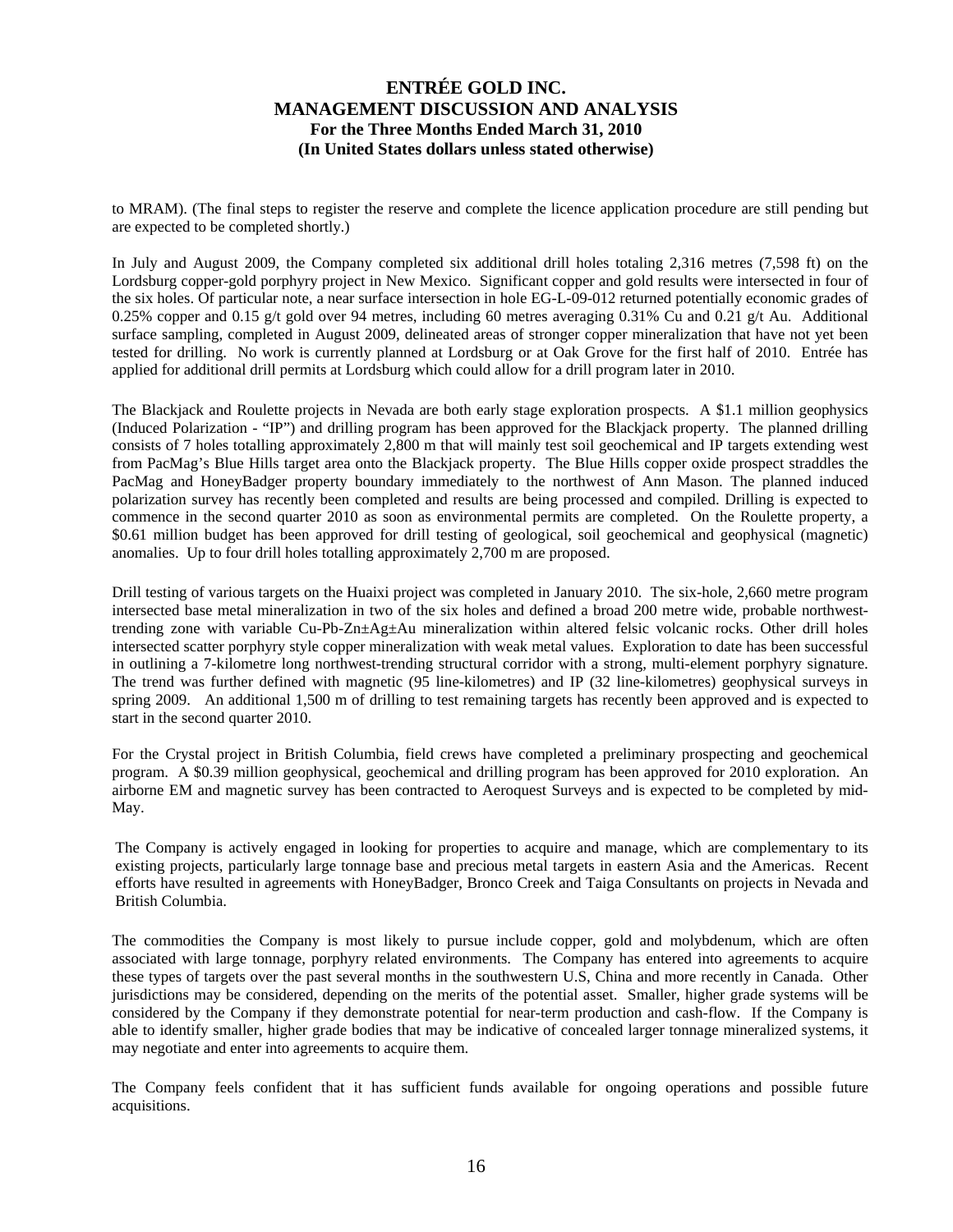## **4. SELECTED QUARTERLY DATA**

|                                   | <b>Three Months</b><br><b>Ended</b><br>March 31,<br>2010 |          | Three Months Three Months Three Months<br><b>Ended</b><br>December 31,<br>2009 |    | <b>Ended</b><br>September 30,<br>2009 |     | <b>Ended</b><br><b>June 30,</b><br>2009 |
|-----------------------------------|----------------------------------------------------------|----------|--------------------------------------------------------------------------------|----|---------------------------------------|-----|-----------------------------------------|
| Exploration                       | \$<br>1.108.364                                          | <b>S</b> | 2.406.856                                                                      | -S | 2,722,656                             | \$. | 2,840,854                               |
| General and administrative        | 1,066,608                                                |          | 3,591,718                                                                      |    | 888,319                               |     | 942,685                                 |
| Loss from operations              | (2,174,972)                                              |          | (5,998,574)                                                                    |    | (3,610,975)                           |     | (3,783,539)                             |
| Interest income                   | 61.419                                                   |          | 62,758                                                                         |    | 33,142                                |     | 80,161                                  |
| Loss from equity investee         | (42,611)                                                 |          | (103,960)                                                                      |    | (43,094)                              |     | (22, 454)                               |
| Net loss                          | \$<br>(2,156,164)                                        |          | (6,039,776)                                                                    | S  | (3,620,927)                           | S   | (3,725,832)                             |
| Loss per share, basic and diluted | \$<br>(0.02)                                             | - S      | (0.06)                                                                         |    | (0.04)                                |     | (0.04)                                  |

|                                           | <b>Three Months</b><br>Ended<br>March 31,<br>2009 |               | <b>Ended</b><br>December 31,<br>2008 |               | <b>Three Months Three Months Three Months</b><br><b>Ended</b><br>September 30,<br>2008 |               | <b>Ended</b><br><b>June 30,</b><br>2008 |
|-------------------------------------------|---------------------------------------------------|---------------|--------------------------------------|---------------|----------------------------------------------------------------------------------------|---------------|-----------------------------------------|
|                                           |                                                   | <sup>\$</sup> |                                      |               |                                                                                        |               |                                         |
| Exploration<br>General and administrative | \$<br>2,015,597<br>1,921,802                      |               | 4,236,000<br>742,828                 | \$.           | 2,889,592<br>2,350,113                                                                 | -S            | 2,112,848<br>2,514,253                  |
| Loss from operations                      | (3,937,399)                                       |               | (4,978,828)                          |               | (5,239,705)                                                                            |               | (4,627,101)                             |
| Interest income                           | 221,680                                           |               | 324,686                              |               | 443.438                                                                                |               | 537,010                                 |
| Loss from equity investee                 |                                                   |               | (40,606)                             |               | (325,989)                                                                              |               |                                         |
| Fair value adjustment to asset            |                                                   |               |                                      |               |                                                                                        |               |                                         |
| backed commercial paper                   |                                                   |               |                                      |               | (844, 537)                                                                             |               |                                         |
| Net loss                                  | \$<br>$(3,715,719)$ \$                            |               | (4,694,748)                          | <sup>\$</sup> | (5,966,793)                                                                            | <sup>\$</sup> | (4,090,091)                             |
| Loss per share, basic and diluted         | \$<br>(0.04)                                      | - S           | $(0.05)$ \$                          |               | (0.06)                                                                                 |               | (0.04)                                  |

The 2010 field exploration season did not begin until the end of March resulting in lower explorations cost in the first quarter compared to the prior year. Exploration costs in the second quarter of 2009 were higher than 2008 due to the increased activity in the USA and China. Exploration costs in the fourth quarter of 2009 decreased compared to the same quarter in 2008 due to a reduced drill program at Lookout Hill. Interest income in 2009 and has decreased compared to 2008 due to a decrease in interest rates and a reduction in capital invested. General and administrative costs fluctuate throughout the year, primarily due to stock-based compensation expenses.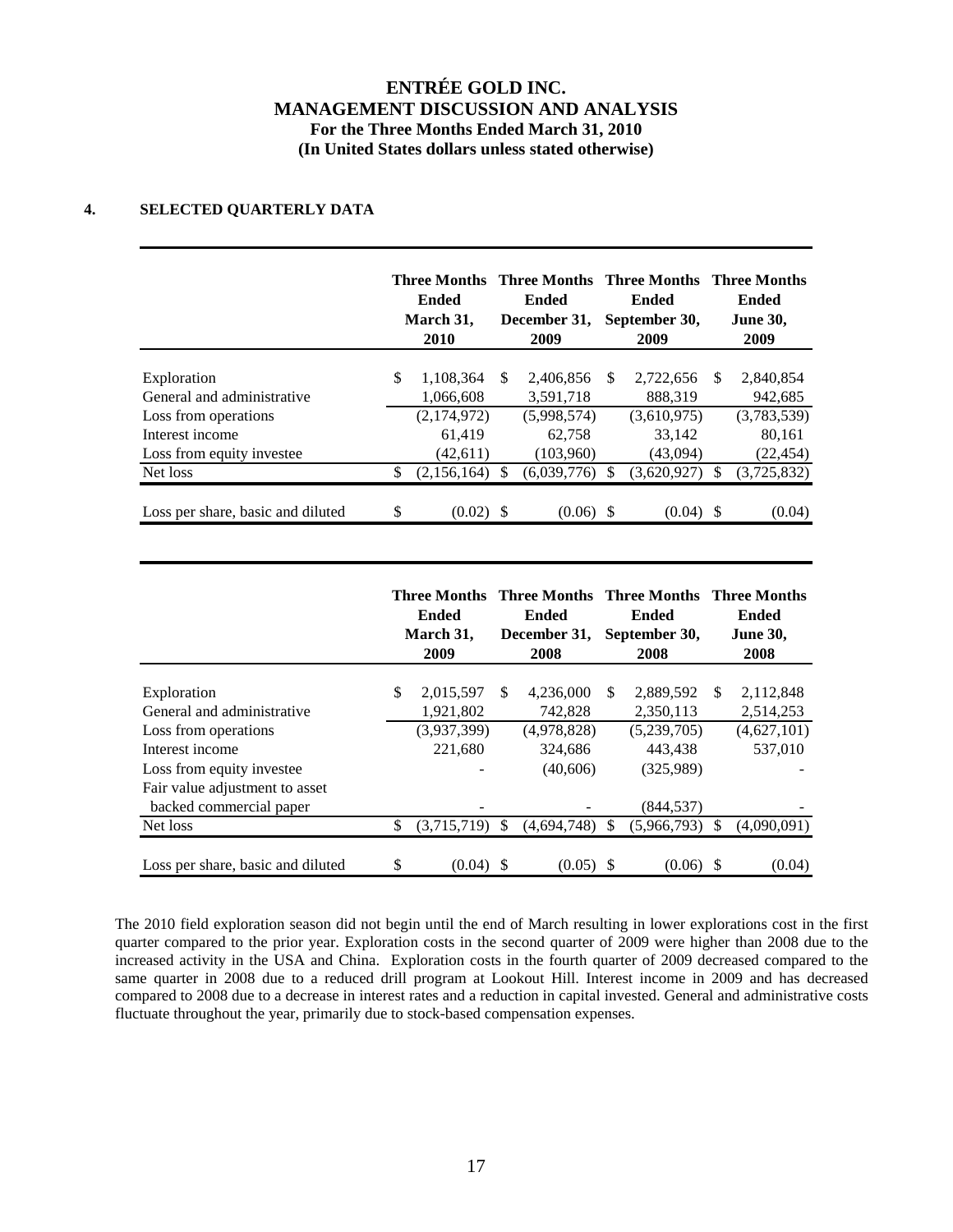## **5. LIQUIDITY**

To date the Company has not generated significant revenues from its operations and is considered to be in the exploration stage. Working capital on hand at March 31, 2010 was \$40,301,421 and is more than sufficient to finance budgeted exploration, general and administrative expense and investor relations for the next twelve months. Cash and cash equivalents were \$39,326,284 at March 31, 2010. Working capital on hand is expected to exceed cash requirements for the ensuing year by approximately \$30 million. At present, the Company is dependent on equity financing for additional funding if required. Should one of the Company's projects proceed to the mine development stage, it is expected that a combination of debt and equity financing would be available.

Under the terms of the joint venture, Entrée may be carried through to production, at its election, by debt financing from Ivanhoe Mines with interest accruing at Ivanhoe Mines' actual cost of capital or prime +2%, whichever is less, at the date of the advance.

### **Operating activities**

Cash used in operations was \$2,337,018 for the three months ended March 31, 2010 (March 31, 2009 - \$3,007,835) and represents expenditures on mineral property exploration and general and administrative expense as described above for both periods.

### **Financing activities**

Cash provided by financing activities during the three months ended March 31, 2010 and 2009 and common shares issued as follows:

|                                                        | <b>Ended</b><br>March 31,<br>2010 | <b>Three Months Three Months Three Months Three Months</b><br><b>Ended</b><br>March 31,<br>2010 |                   | <b>Ended</b><br>March 31,<br>2009 |        | <b>Ended</b><br>March 31,<br>2009 |        |  |
|--------------------------------------------------------|-----------------------------------|-------------------------------------------------------------------------------------------------|-------------------|-----------------------------------|--------|-----------------------------------|--------|--|
|                                                        | <b>Shares</b>                     | Amount                                                                                          |                   | <b>Shares</b>                     |        | Amount                            |        |  |
| Exercise of stock options<br>Mineral property interest | 392,968<br>30,000                 | -S                                                                                              | 609.975<br>82,391 | - \$                              | 20,000 | S                                 | 22,515 |  |
|                                                        | 422.968                           | <b>S</b>                                                                                        | 692.366           |                                   | 20,000 | \$                                | 22,515 |  |

## **Investing activities**

During the three months ended March 31, 2010, the Company expended \$27,694 on equipment, primarily for exploration activities (March 31, 2009 - \$29,790). Other investing activities for the three months ended March 31, 2010 consisted of deferred costs of \$432,340 (March 31, 2009 – Nil) relating to the PacMag transaction.

Included in accounts payable for the three months ended March 31, 2010 is \$151,965 (March 31, 2009 – Nil) related to the deferred acquisition costs for the PacMag acquisition.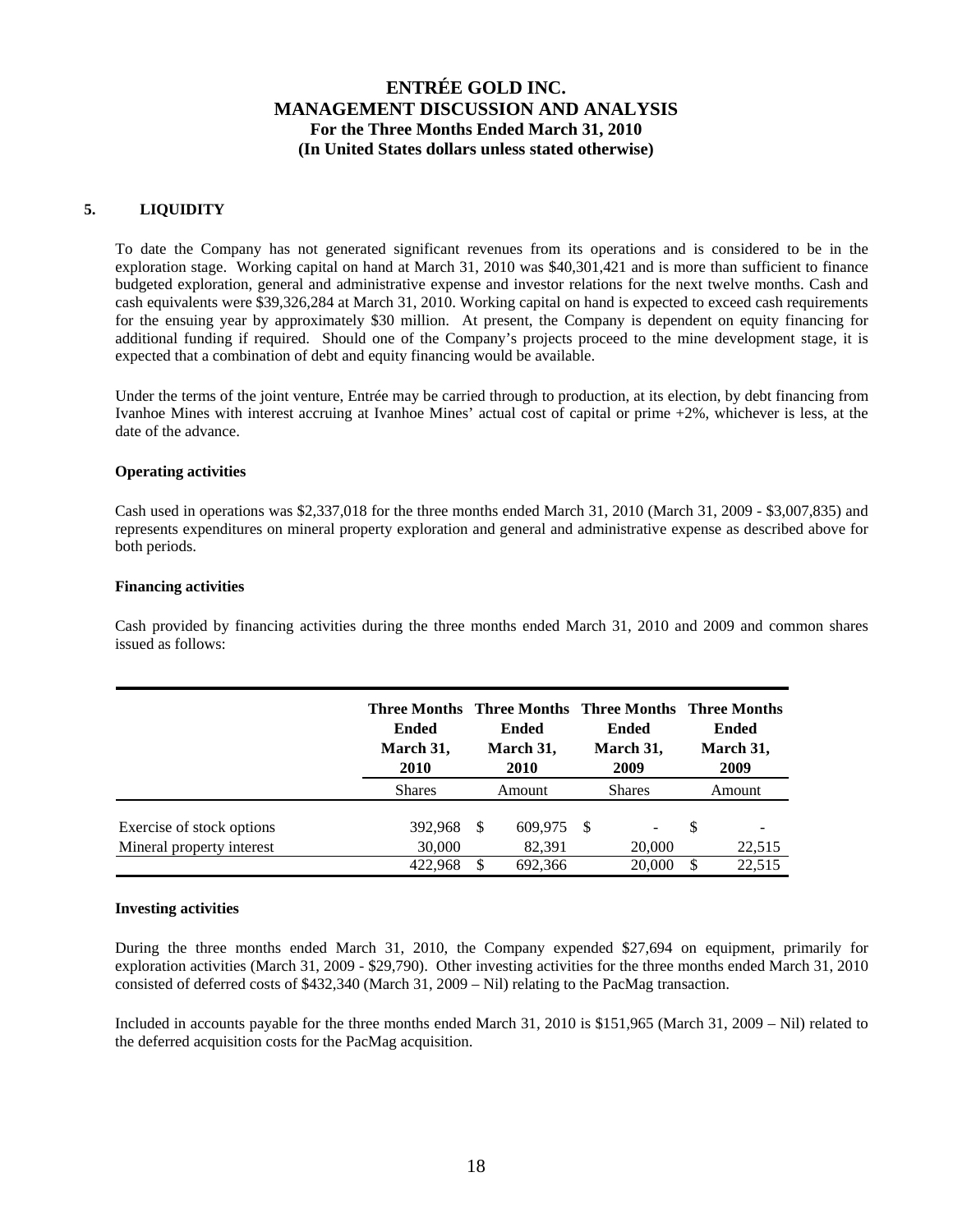### **Table of Contractual Commitments**

The following table lists as of March 31, 2010 information with respect to the Company's known contractual obligations.

|               |   | Less than<br>1 Year | 1-3 Years      | 3-5 Years                | More<br>than<br>5 Year   | <b>Total</b> |
|---------------|---|---------------------|----------------|--------------------------|--------------------------|--------------|
| Office leases | S | -\$<br>101,644      | 37,112<br>- \$ | $\overline{\phantom{a}}$ | $\overline{\phantom{a}}$ | 138,756      |
| Total         |   | \$<br>101,644       | 37,112<br>- \$ | ۰                        | $\overline{\phantom{a}}$ | 138,756      |

### **Outstanding share data**

As at March 31, 2010, there were 97,482,314 common shares outstanding. In addition, there were 10,514,832 stock options outstanding with exercise prices ranging from C\$1.32 to C\$2.60 per share. There were no warrants outstanding at March 31, 2010. As at May 6, 2010, there were 97,933,993 common shares outstanding. In addition, there were 10,056,500 stock options outstanding with exercise prices ranging from C\$1.32 to C\$2.60 per share.

## **6. CAPITAL RESOURCES**

The Company had no commitments for capital assets at March 31, 2010.

At March 31, 2010, the Company had working capital of \$40,301,421 compared to \$41,524,730 at March 31, 2009. In addition, the Company had an investment in asset backed commercial paper of \$2,358,123 net of all adjustments. Budgeted expenditures for the year ending December 31, 2010 are approximately \$8 million for exploration and \$5 million for administration and stockholder communications, net of interest and other income. Working capital on hand is expected to exceed cash requirements for the ensuing year by approximately \$30 million.

The Company is committed to make lease payments for the rental of office space totaling \$138,756 over the remaining two years of its five year office lease in Vancouver, an annual office lease in Beijing and an annual lease for accommodations in Vancouver.

## **7. OFF-BALANCE SHEET TRANSACTIONS**

The Company has no off-balance sheet arrangements except for the contractual obligation noted above.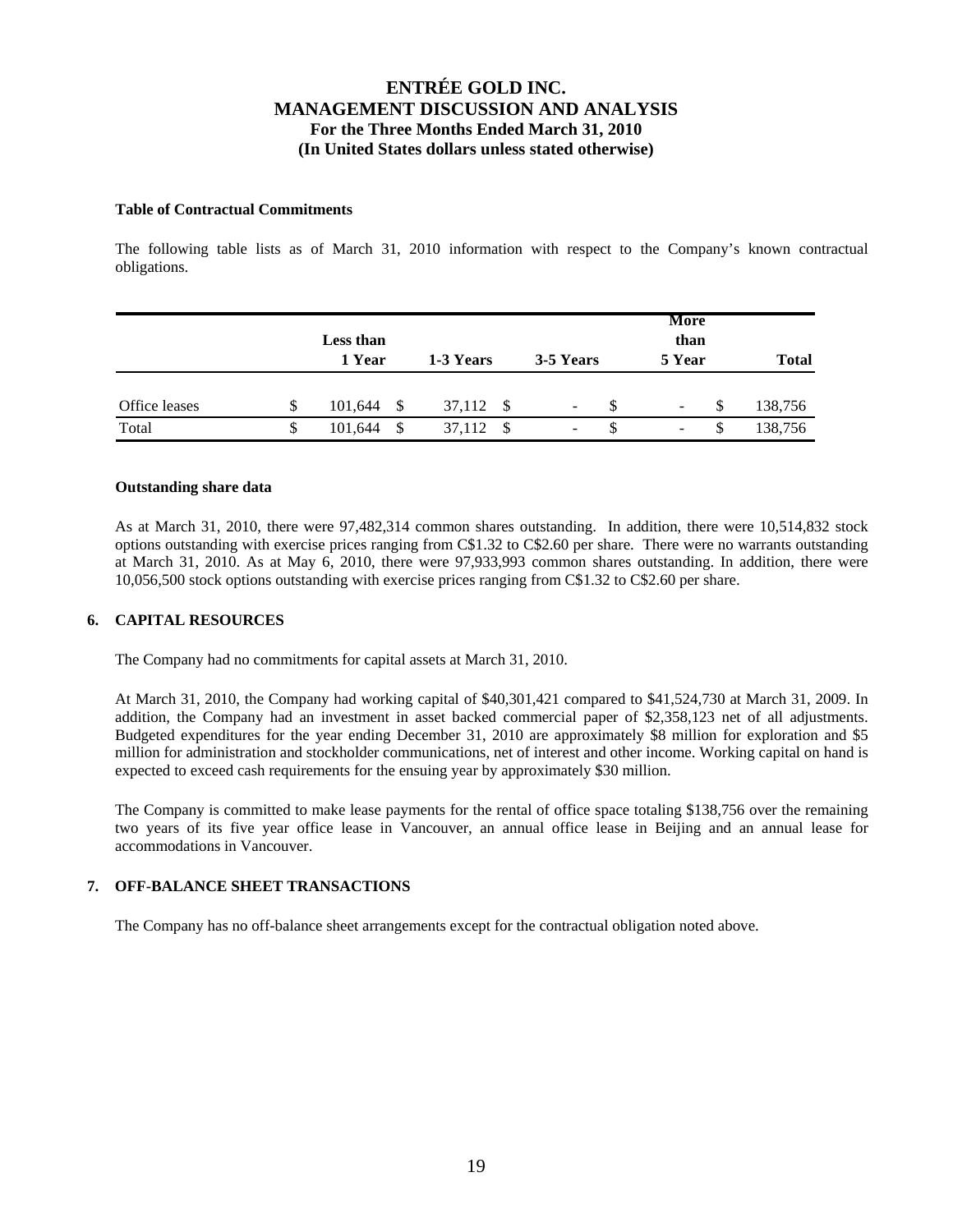## **8. TRANSACTIONS WITH RELATED PARTIES**

The Company did not enter into any transactions with related parties during the three months ended March 31, 2010 (March 31, 2009 - Nil).

## **9. PROPOSED TRANSACTIONS**

On November 29, 2009 the Company announced that it had entered into a Scheme Implementation Agreement with PacMag to implement Australian Schemes of Arrangement to acquire all of the issued shares and options of PacMag. The aggregate consideration payable by the Company for all of the PacMag shares and options will be approximately 15 million shares and C\$6,343,500. Closing of the Schemes of Arrangement are subject to a number of customary conditions, including an independent expert's report concluding that the Share Scheme is in the best interest of PacMag shareholders and that the Option Scheme is in the best interests of Scheme Optionholders, receipt of required approval from regulators and Australian court approvals, as well as approval by PacMag shareholders of the Share Scheme and Scheme Optionholders of the Option Scheme. The Scheme Implementation Agreement also contains provision for payment by either party to the other party in certain circumstances of a break fee of C\$350,000. The Scheme Implementation Agreement also provides that the maximum liability of either party to the other party in connection with the Scheme Implementation Agreement is C\$350,000.

## **10. CRITICAL ACCOUNTING ESTIMATES**

The preparation of consolidated financial statements in conformity with generally accepted accounting principles in the United States of America requires management to make estimates and assumptions that affect the reported amount of assets and liabilities and the disclosure of contingent assets and liabilities at the date of the financial statements and the reported amount of revenues and expenses during the period. Actual results could differ from these estimates.

The Company follows accounting guidelines in determining the value of stock option compensation, as disclosed in Note 7 to the Financial Statements. Unlike other numbers in the accounts, this is a calculated amount not based on historical cost, but on subjective assumptions introduced to an option pricing model, in particular: (1) an estimate for the average future hold period of issued stock options before exercise, expiry or cancellation and (2) future volatility of the Company's share price in the expected hold period (using historical volatility as a reference). Given that there is no market for the options and they are not transferable, the resulting value calculated is not necessarily the value the holder of the option could receive in an arm's-length transaction.

The Company's accounting policy is to expense exploration costs on a project by project basis consistent with United States GAAP. The policy is consistent with that of the other exploration companies that have not established mineral reserves. When a mineral reserve has been objectively established further exploration costs would be deferred. Management is of the view that its current policy is appropriate for the Company.

Under generally accepted accounting principles, the events and circumstances affecting ABCP since August 2007 constitute an indication of impairment and it is therefore necessary to carry ABCP at the lower of cost and estimated fair value. Fair value is estimated based on the results of a valuation technique that makes maximum use of inputs observed from markets, and relies as little as possible on inputs generated by the entity.

The Company has estimated the fair value of ABCP at March 31, 2010 using the methodology and assumptions outlined below. The fair value estimate of the New Notes to be received under the restructuring has been calculated based on information provided by the Pan Canadian Investor Committee as well as Ernst & Young, the Monitor of the restructuring.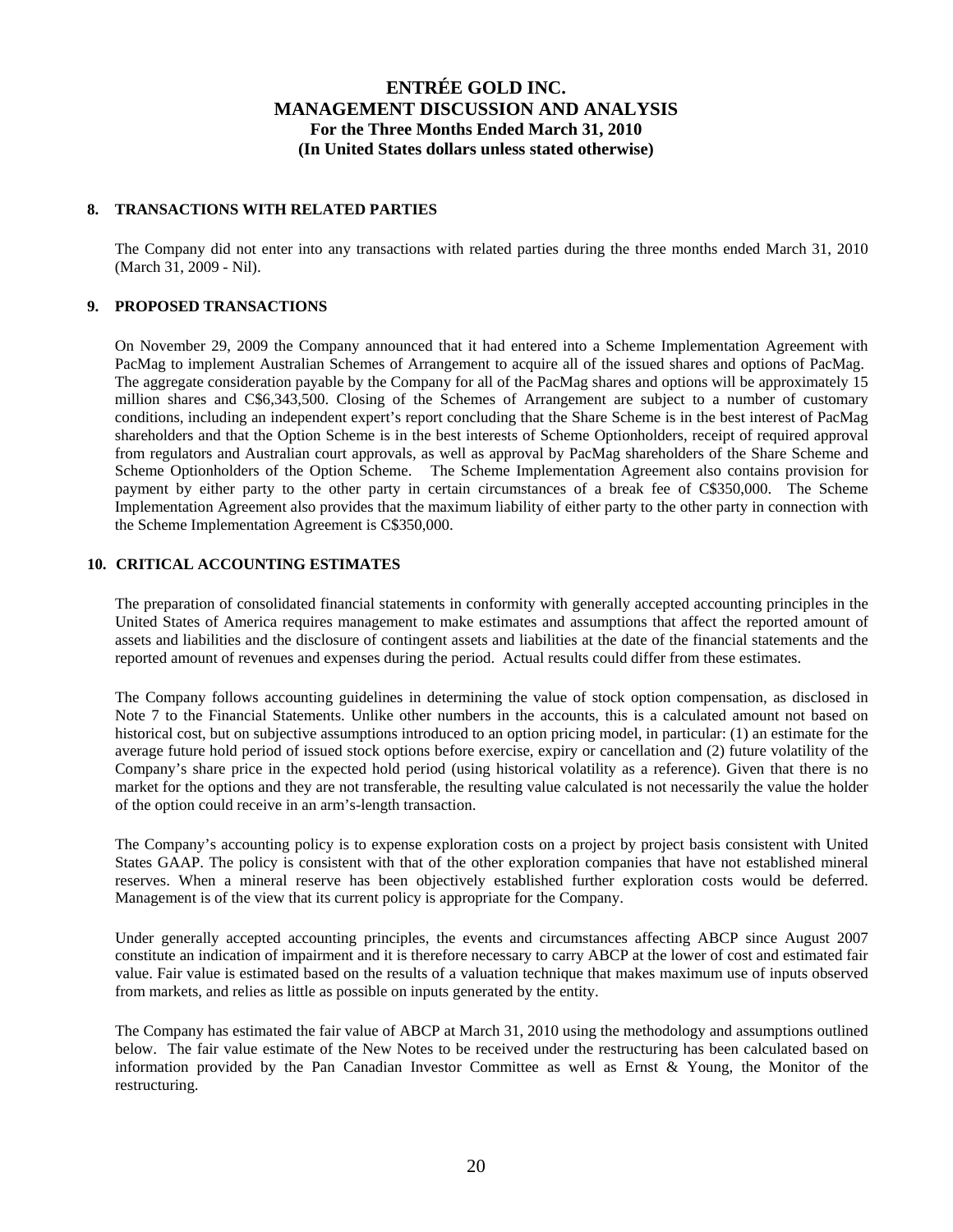The Company has applied its best estimate of prospective buyers' required yield and calculated the present value of the new notes using required yield as the discount factor. Using a range of potential discount factors allows the Company to estimate a range of recoverable values.

Restructuring costs are excluded from this valuation as it has been stated that the costs will be deducted from the accrued interest that the Company will receive shortly after the completion of the restructuring. Based on the fair value estimation, the Company has recorded an unrealized gain of \$121,339 (March 31, 2009 - \$Nil) for the three months ended March 31, 2010. There can be no assurance that the fair value estimate will be realized or that it will be adequate. Subsequent adjustments, which could be material, may be required in future reporting periods.

### **11. CHANGES IN ACCOUNTING POLICIES**

A detailed summary of all of the Company's significant accounting policies and the estimates derived therefrom is included in Note 2 to the annual consolidated financial statements for the year ended December 31, 2009.

### **12. FINANCIAL INSTRUMENTS AND OTHER INSTRUMENTS**

The Company's financial assets and liabilities consist of cash and cash equivalents, investments, receivables, accounts payable and accrued liabilities and loan payable some of which are denominated in U.S. dollars, Mongolian Tugriks and Chinese Renminbi. The Company is at risk to financial gain or loss as a result of foreign exchange movements against the Canadian dollar. The Company minimizes its foreign exchange risk by maintaining low account balances in currencies other than the Canadian dollar. The Company does not currently have major commitments to acquire assets in foreign currencies; but historically it has incurred the majority of its exploration costs in foreign currencies.

## **13. OTHER MD&A REQUIREMENTS**

#### **Forward-Looking Statements**

Except for historical information contained in this discussion and analysis, disclosure statements contained herein are forward-looking, as defined in the United States Private Securities Litigation Reform Act of 1995. Forward-looking statements are subject to risks and uncertainties that could cause actual results to differ materially from those in such forward-looking statements. Forward-looking statements are made based on management's beliefs, estimates and opinions on the date the statements are made and the Company undertakes no obligation to update forward-looking statements if these beliefs, estimates and opinions or other circumstances should change. Investors are cautioned against attributing undue certainty to forward-looking statements.

#### **Risk**

The Company is a mineral exploration and development company and is exposed to a number of risks and uncertainties that are common to other companies in the same business; some of these risks have been discussed elsewhere in this report. For a more extensive discussion of such risks and uncertainties, The reader should also refer to the section titled "Risk Factors" contained in the Company's Annual Information Form dated March 31, 2010 available on SEDAR at www.sedar.com.

There is no assurance that a commercially viable mineral deposit exists on any of the Companys's properties, and further exploration is required before the Company can evaluate whether any such deposits exist and, if so, whether it would be economically and legally feasible to develop or exploit those resources. Even if the Company is successful in identifying a mineral deposit, the Company would be required to spend substantial funds on further drilling and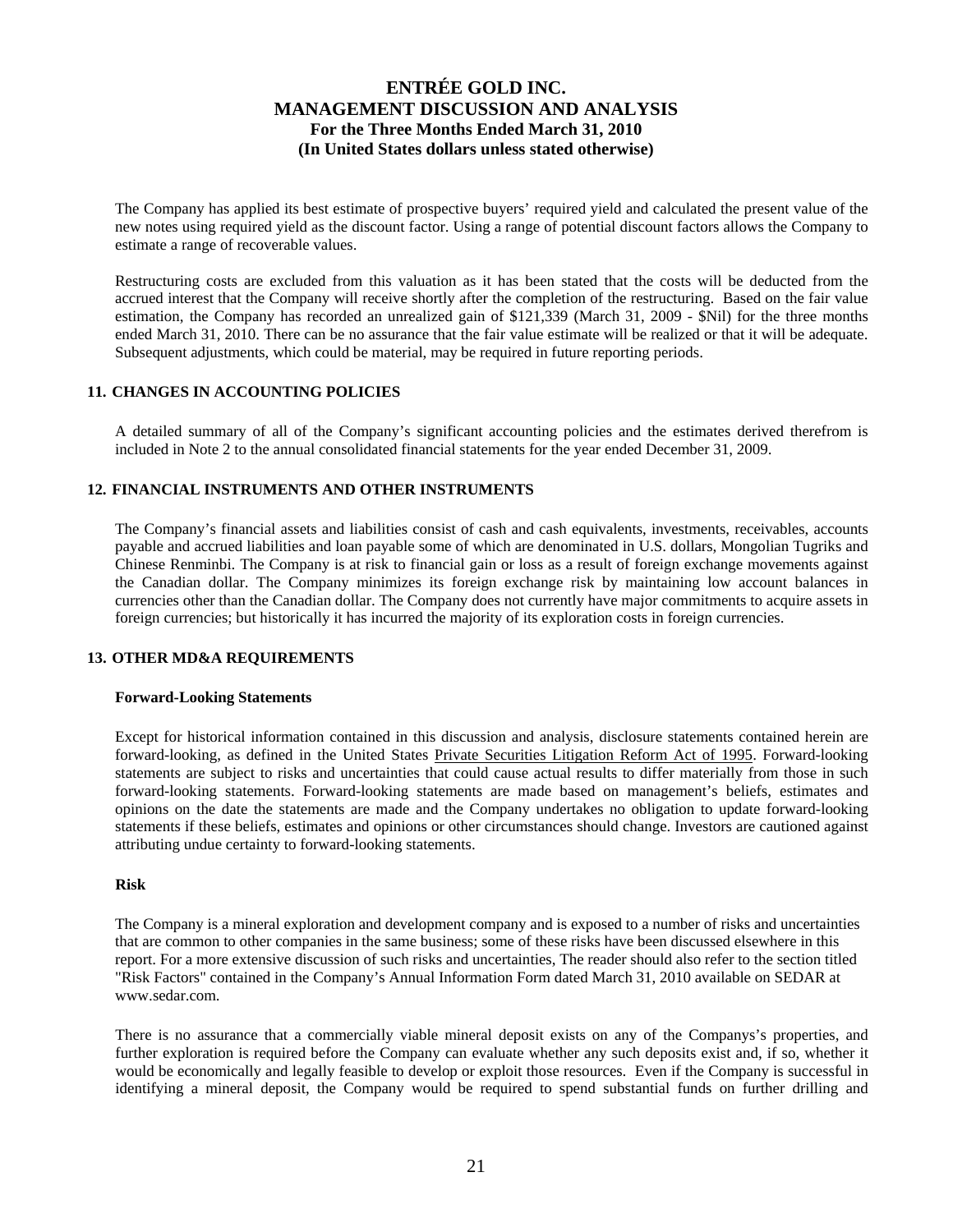engineering studies before determining whether that mineral deposit will constitute a reserve (a reserve is a commercially viable mineral deposit).

The Company must comply with licence and permitting requirements. The Shivee Tolgoi and Javhlant exploration licences were converted to mining licences on October 27, 2009. These licences now have a term of 30 years, with two potential extensions possible of 20 years each. The third Lookout Hill licence, Togoot 3136X, was issued on March 30, 2001, and expired in March 2010. Before expiry, the technical team submitted an application to convert a portion of this exploration licence to a mining licence and is awaiting final approval steps. There is no guarantee that the application will be accepted and the licence will be converted. Mongolian exploration licences are maintained in good standing by payment to the Mineral Resources Authority of Mongolia of set annual fees escalating from \$0.05 to \$1.50 per hectare over the course of the mineral tenure. Once an exploration licence is converted to a mining licence, the fees increase to \$15.00 per hectare for base and precious metals and \$5.00 per hectare for coal. The total estimated annual fees in order to maintain the Shivee Tolgoi and Javhlant mining licences in good standing, \$1,100,000. Approximately \$600,000 of this amount would be subject to the joint venture with Ivanhoe Mines.

The Company must comply with environmental regulations that govern air and water quality and land disturbance and provide mine reclamation and closure costs.

The Company's financial success is subject to, among other things, fluctuations in copper and gold prices which may affect current or future operating results and may affect the economic value of its mineral resources. The Company's ability to obtain financing to explore for mineral deposits and to complete the development of those properties it has classified as assets is not assured; nor is there assurance that the expenditure of funds will result in the discovery of an economic mineral deposit. Should one or more of these risks and uncertainties materialize, or should underlying assumptions prove incorrect, actual results may vary materially from those described in forward-looking statements.

The Company has not completed a feasibility study on any of its deposits to determine if its hosts a mineral resource that can be economically developed and profitably mined.

#### **Disclosure Controls and Procedures**

Management is responsible for establishing and maintaining disclosure controls and procedures, which provide reasonable assurance that material information relating to the Company and its subsidiaries is accumulated and communicated to management to allow timely decisions regarding required disclosure. Management has evaluated the effectiveness of its disclosure and procedures as of December 31, 2009 and believes its disclosure controls and procedures are effective.

It is important to recognize that the Company has limited administrative staffing. As a result, internal controls and disclosure controls and procedures which rely on segregation of duties in many cases are not appropriate or possible. The Company relies heavily on senior management review and approval of disclosure documents to ensure that the controls are effective as possible.

### **Canadian Disclosure Standards in Mineral Resources and Mineral Reserves**

The terms "Mineral Reserve," "Proven Mineral Reserve" and "Probable Mineral Reserve" are Canadian mining terms as defined in accordance with National Instrument 43-101 – Standards of Disclosure for Mineral Projects ("NI 43-101") under the guidelines set out in the Canadian Institute of Mining, Metallurgy and Petroleum (the "CIM") *CIM Standards on Mineral Resources and Mineral Reserves*, adopted by the CIM Council, as may be amended from time to time by the CIM.